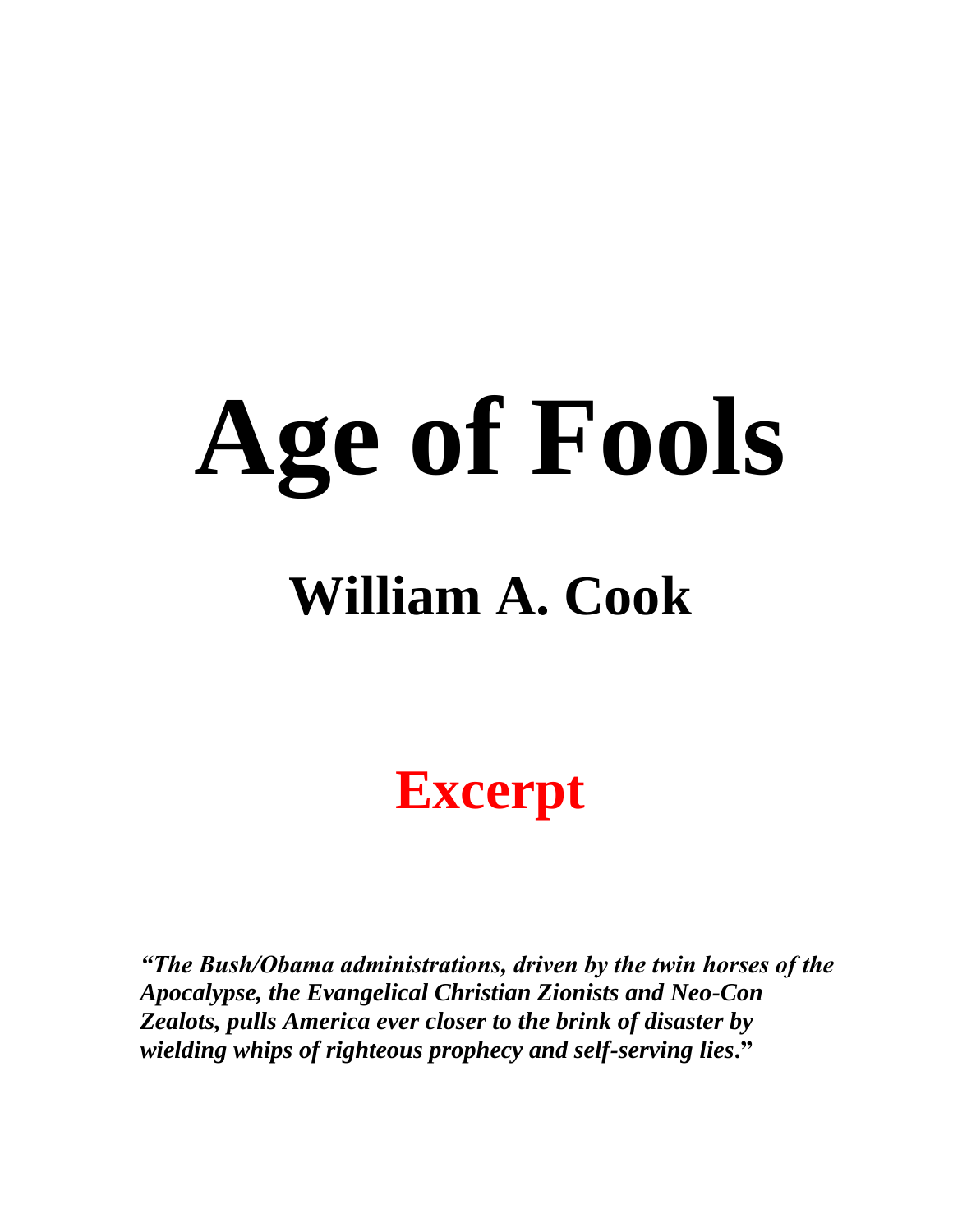#### Copyright, All Worldwide Rights Reserved by William A. Cook, 2015

All rights exclusively reserved. No part of this book may be reproduced or translated into any language or utilized in any form or by any means, electronic or mechanical, including photocopying, recording or by any information storage and retrieval system, without permission in writing from the publisher.

> A Dandelion Books Publication Dandelion Books, LLC Mesa, Arizona

*Age of Fools,* by William A. Cook ISBN 978-0-9862683-4-2 Hard Copy Version Library of Congress Catalog Card Number 2015945907

Front cover art and interior artwork by Edward Beardsley Front & back covers & interior book design by Accurance, [www.accurance.com](http://www.accurance.com/) Back cover photo of Dr. Cook by Gavin Cook

#### Disclaimer and Reader Agreement

Under no circumstances will the publisher, Dandelion Books, LLC, or author be liable to any person or business entity for any direct, indirect, special, incidental, consequential, or other damages based on any use of this book or any other source to which it refers, including, without limitation, any lost profits, business interruption, or loss of programs or information.

Although due diligence has been used in researching and authenticating the information contained in this book, Dandelion Books, LLC and the author make no representations as to accuracy, completeness, currency, suitability, or validity of any opinions expressed in this book. Neither Dandelion Books, LLC nor the author shall be liable for any accuracy, errors, adequacy or timeliness in the content, or for any actions taken in reliance thereon.



Dandelion Books, LLC Printed in the United States of America Dandelion Books, LLC [www.dandelion-books.com](http://www.dandelion-books.com/)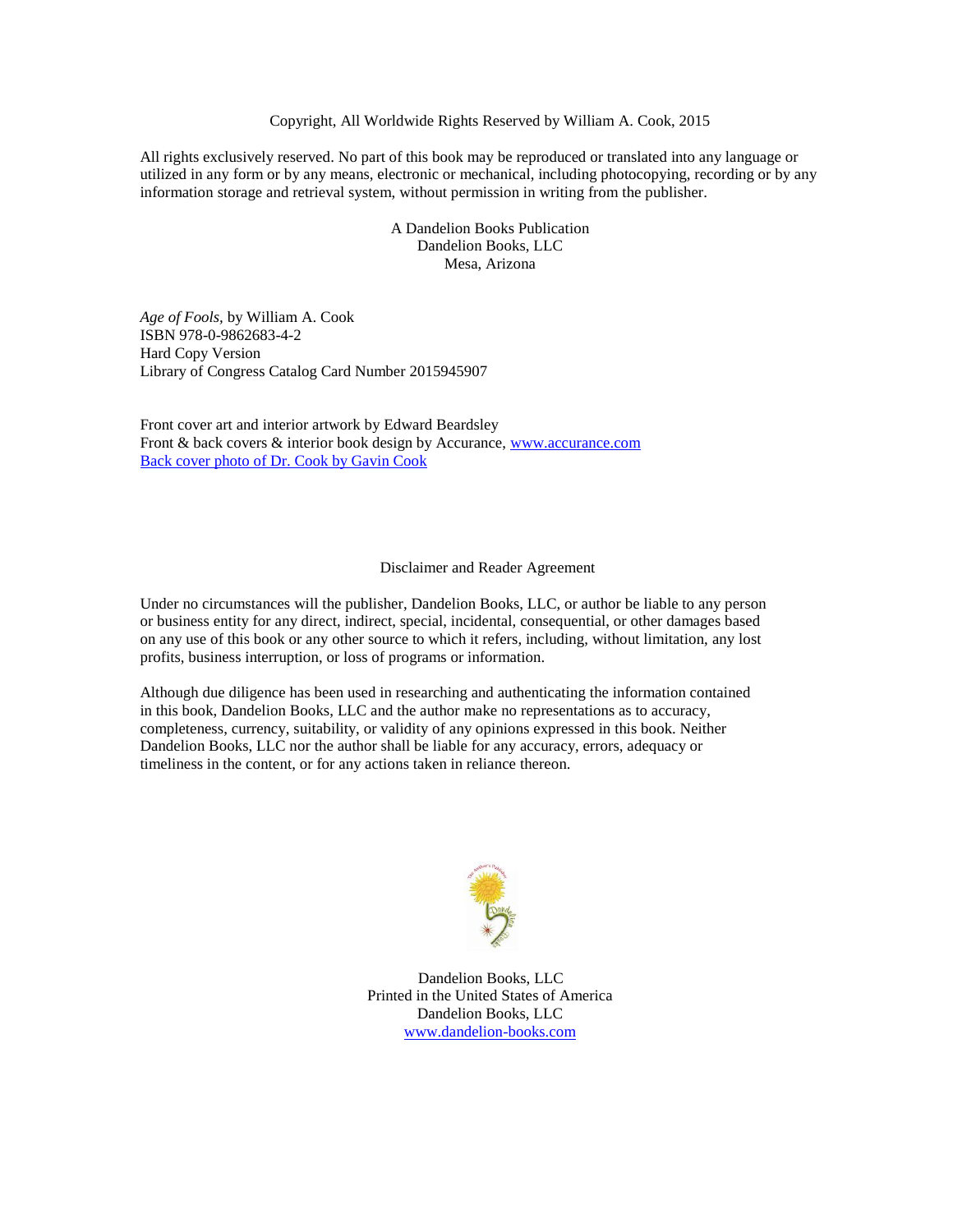## **Contents**

Dedication Acknowledgments Contents Foreword Prologue

- 1. In the Beginning of the  $21<sup>st</sup>$  Century: Promise and Loss
- 2. The Second Pearl Harbor
- 3. Armageddon

## Men of War

- 4. The War of Words: Living without Morality Profit not Peace: The Fools Path
- 5. Blinded by the Right (11/11/2002)
- 6. A World-Wide Intifada? Why?
- 7. An Open Letter to Osama Bin Laden

## Ministers of the Gods

- 8. Vengeance Is Not a Virtue Nor Is Superstition Truth
- 9. When Logic Dies (3/13/2003)
- 10. Sins of Omission: Hiding Truth (4/5/2003)
- 11. Of Pariahs & Pre-Emptive Strikes (4/26/2003)
- 12. The Scourge of Hopelessness
- 13. Ministers of War
- 14. Faith-Based Fanatics
- 15. Israel: America's Albatross (2/28/2004)
- 16. The No Choice Election (4/24-25/2004)
- 17. Violence Disemboweled of Law (6/1/2004)
- 18. Turning Myths into Truths (10/14/2004)
- 19. Killing for Christ (10/22-24/2004)
- 20. Reflections of Times Past (1/10/2005)
- 21. Imperial Zealotry (2/22/2005)

## Retribution

- 22. The Legacy of Deceit (7/6/2004)
- 23. A Controlled Press & A Multitude in Mental Darkness: Bush's Security Barrier (9/28/2005)
- 24. Voices from Behind the Entombment Wall: Crying in the Wilderness (10/4/2005)
- 25. Hope Destroyed, Justice Denied: The Rape of Palestine
- 26. The True State of Terrorism (5/22/2006)
- 27. Desire, Fulfillment and Regret (7/17/2006)
- 28. The Power of Evil (7/29-31/2006)
- 29. The State without Shame (7/21/2006)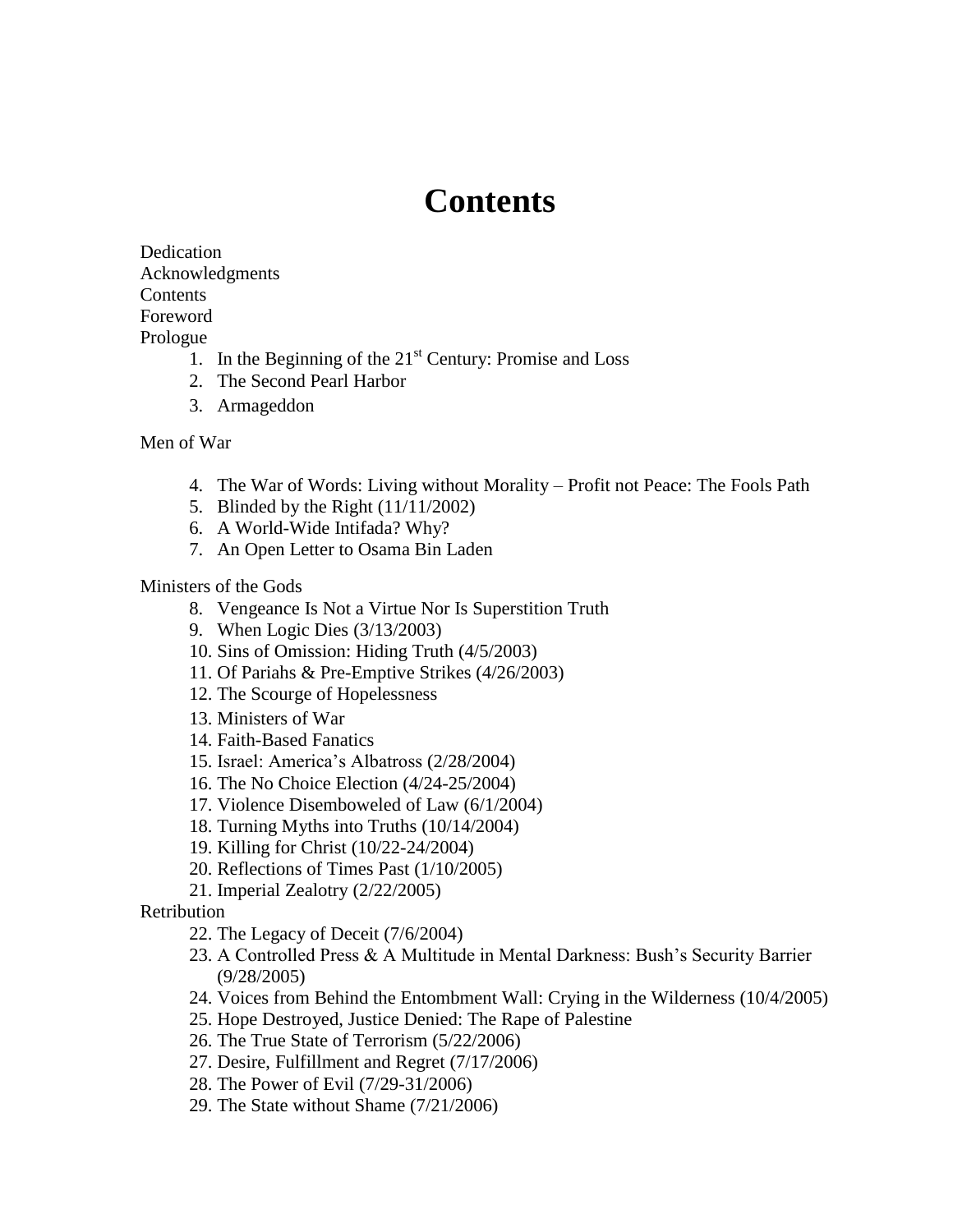- 30. A State without Mercy (10/21/2006)
- 31. Investing in Hate (12/6/2006)
- 32. Deception as Truth: the Myth of Mid-East Peace (11/22/2007)
- 33. Seeking Victory in Defeat: The Ultimate Deceit (1/13/2008)
- 34. Advancing the Civilized State: Inch by Bloody Inch (2/7/2008)
- 35. A Christmas Curse: Retribution Time

William A. Cook

Publisher's Note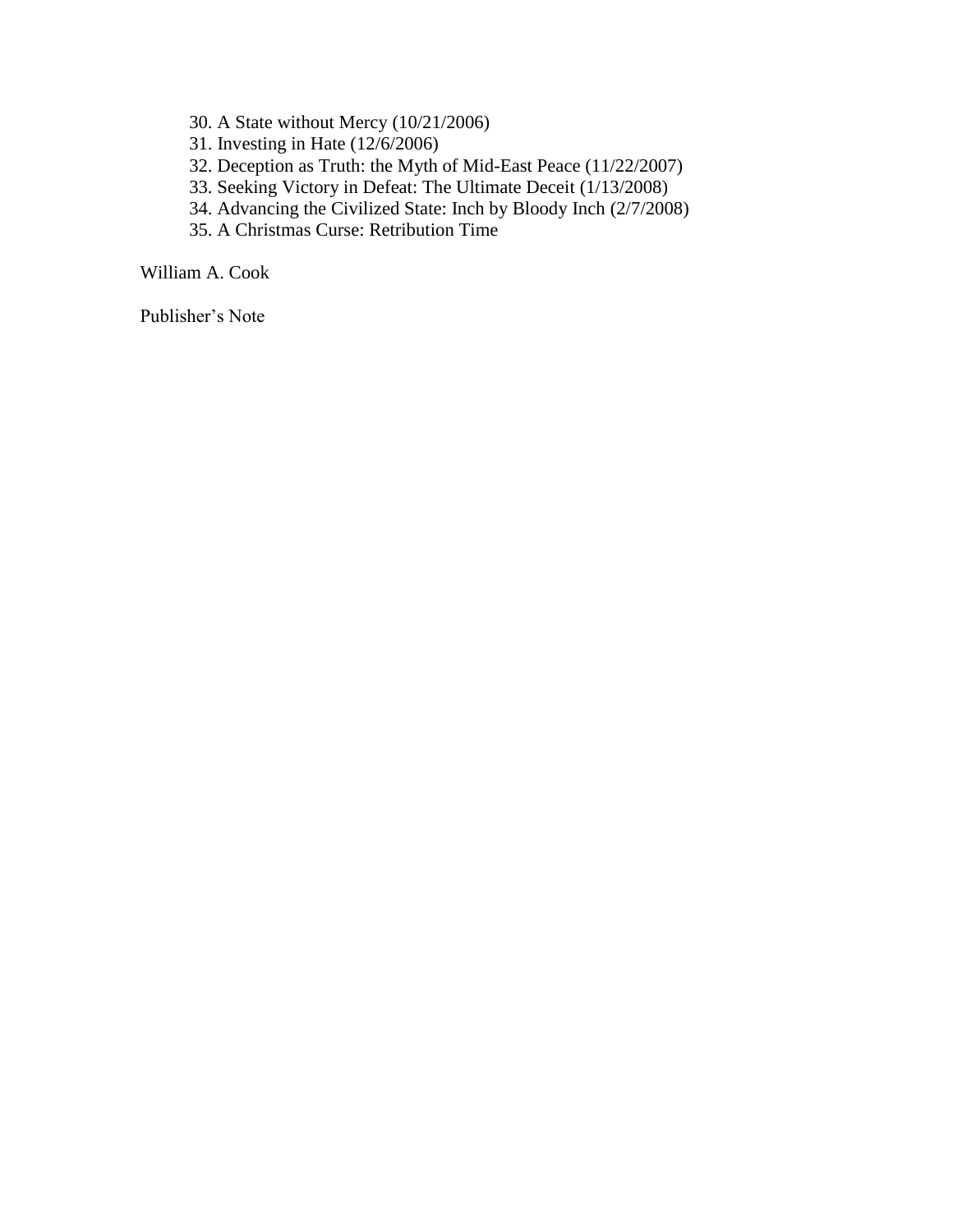## **Foreword**

*Age of Fools* offers a record of the first decade of the 21<sup>st</sup> century as the newly appointed administration of George W. Bush entered the White House and inaugurated a decade of deceit and destruction that catapulted the United States into a totalitarian dictatorship that ravaged the world at will. *Age of Fools* is not a historical study, a journalistic record, nor a study devoted to military strategies for world dominance. It is rather a literary record captured in poems, poetry, plays and polemics drawing upon the tools of the artist, reflecting therefore the attitude, the mindset and the devotion of those who record and archive the behavior of humans as they live out the values and virtues, aspirations, dreams and desires of all who lived through these years as the perpetrators or the victims of those who ruled.

*Age of Fools* draws upon literary tradition as the artistic format within which it provides insight, illumination and enlightenment as the source of its judgment about the events that hallmarked the Bush administration, thrusting the new century into unending war that continues into the second decade and shows no sign of abating. The Preface details some of that tradition beginning with Sabastian Brant's *Ship of Fools*.

But the tradition goes back much further in Western culture to Homer's *Iliad* and *Odyssey*, to Virgil's *Aeneid*, to Dante's *Inferno*, to Cervantes's *Don Quixote*, to Swift's *Gulliver's Travels*, to Melville's *Moby Dick;* to all the master works that illuminate human potential and human failure, all establishing the value of a literary perspective if the immersion of contemporary events is to be understood in light of a meaningful narrative of human development over time. To this end it enlists in that narrative the universal truths, morality and principles that establish true advancement toward a common decency, a recognition of respect and dignity, and a constant concern and compassion for all who live; an umbrella if you will, of what is right and what is wrong to judge the foibles and failures of men and women caught in moments of time, ensuring thereby an enduring record for all, forever.

*Age of Fools* is structured into broadly outlined areas that stimulate probing of human thought and feeling regarding "Men of War," "Ministers of War," and "Retribution." Within each area, poems inaugurate the concerns that will reveal and unveil who acted, why they acted, and the consequences and justifications of those actions. The poetry speaks through psalms, songs, and monologues, while the polemics testify to the actions set against the universal values gleaned from literature over the eons of time. Altogether the work reflects the need to record for all victims of these actions, a sense that justice should be leveled at those guilty of inhumane acts lest they pass forever without retribution.

William A. Cook Joshua Tree, California 2015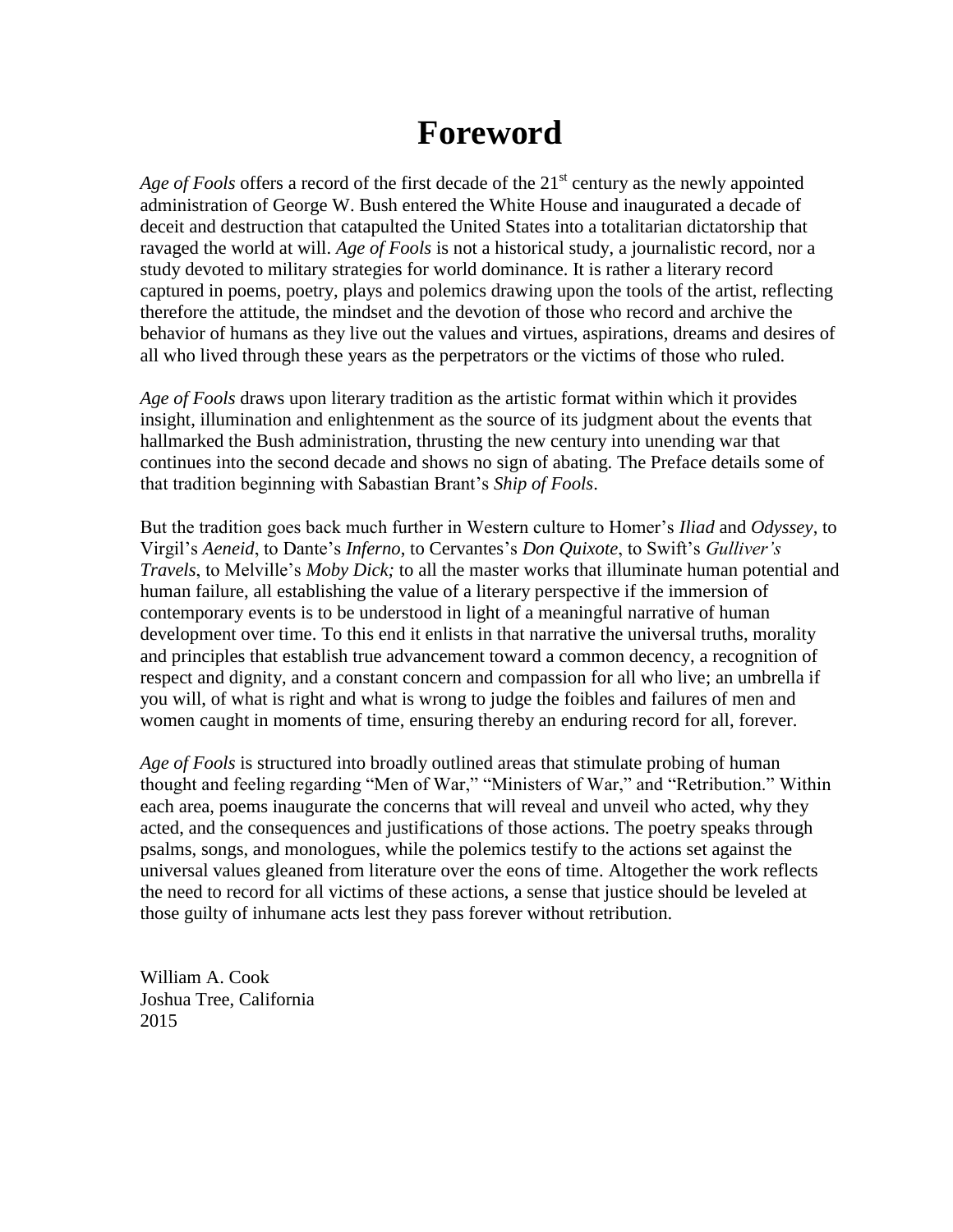## **Prologue**

Over 500 years ago as Columbus bumbled his way to the "new" world, Sebastian Brant published broadsides describing recent events, often in satiric lampoons, barbed with his personal philosophy, often with political significance, to enlighten the masses. They were wisdom crafted in verse and dressed in caustic commentary. In 1494, just two years after Columbus's fateful voyage, destined to inaugurate the greatest holocaust in human history, Brant's masterpiece, the *Narrenschiff,* appeared. This collection consisted of 112 verses in iambic tetrameter, each dressed out in rhyming couplets accompanied by magnificently carved woodcuts—companion pieces of polemical art that captured his times caustically and truthfully as the Holy Roman Empire entered the  $16<sup>th</sup>$  century. It was a time of genocide abroad, of inquisition at home and of religious reform throughout Europe. Brant's *Ship of Fools* conveys his lifelong desire to bring peace and harmony to his country by lambasting the fools—their failures and their infirmities—that ruled and gave acceptance to an earlier age of fools. $<sup>1</sup>$ </sup>

Edwin Zeydel categorizes Brant's "preachments" under six headings: 1. Vicious or criminal offenses, 2. Insolence, 3. Riotousness, 4. Sloth, 5. Presumptuousness, and 6. Perversities; all "a telling picture of the infirmities of German society in 1494." 2 Perhaps in the recesses of Brant's mind, his voyage of fools had begun two years before when Columbus set sail on a voyage of profiteering and mayhem, the extent of which not even his experience could imagine. He knew of the medieval trope of the fools' aimless life bereft of anchor, rudder and compass. He knew of the fools' desires for a utopian life of greed, pleasure and power; he knew the corruption inherent in Spain's wish to colonize the world and its infectious destruction of the preachments he railed against. And in consequence, he turned his ship of fools to an imaginary port of Narragonia, a land not unlike his own Germany, suggesting that the fools who made up his ship were destined to destroy the values that gave them meaning and replace purpose with fools' gold.

It is Brant's enveloping narrative that entices my interest in his work. While 500 years separates his efforts from mine, and the bridging of centuries offers parallels between the  $15<sup>th</sup>$ and the  $21<sup>st</sup>$  centuries, it is the embodiment of civilized progress in the hands of fools that captures his truth and awakens mine. That fools exist in the  $15<sup>th</sup>$  century surprises no one; that they offer comparison with those in the 21<sup>st</sup> century offers delight for the cynic. But it's the idiocy of today's fools and their heinous impact on our lives, so much greater than that possible just 500 years ago, that must force us to contemplate the words "progress" and "civilized." Brant's narrative journey remained in the Roman Empire with Maximilian's mantle covering a land mass from the ports of Spain to the castles of Germany. Today that narrative encompasses the entire globe ushered in by fools untethered to a government by election or appointment, and hence but rogue officials officiating for the people as they led

<sup>1</sup> Brant, Sebastian. *Ship of Fools*. Translated with Introduction and Commentary by Edwin H. Zeydel (New York: Dover Publications).

 $<sup>2</sup>$  Op. Cit., 18.</sup>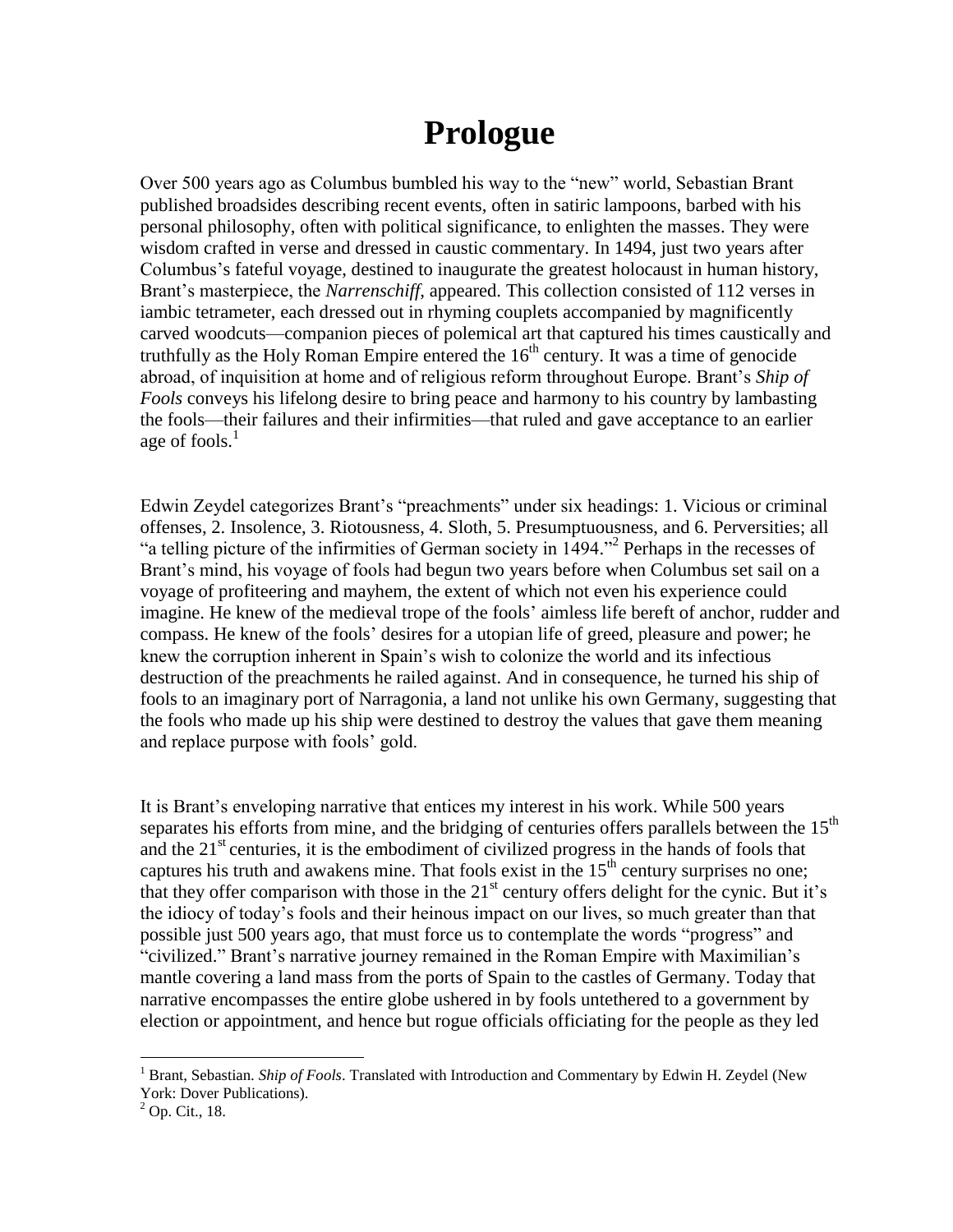their nation to a feast of offal, the putrid detritus of millions charred by depleted uranium, white phosphorus, flechette bombs, "mother bombs"—carrying their children, drones, assassinations and lawlessness beyond contemplation. Such are the fools that have taken hold in our world.

Needless to say, Brant's understanding of fools is not my understanding of fools. I do not disparage his choice of merchants who use usury, or men who seek vengeance, or those who cheat on their wives or employers, or those ungrateful to God, or those who give false council. I find these offenses mild when compared to the offenses of our fools in this  $21<sup>st</sup>$ century. Here is Brant's second plate:

> *Who heeds what mighty men have said And e're by fickleness is led Drives sows to vats before they're dead.*

#### 2. OF GOOD COUNCILORS

Full many exercise their wit That soon in council they may sit, Not knowing right or wrong at all They blindly grope along the wall. Hushai, alas, has long been dead, Ahithophel has got ahead! Wouldst others with advice delight, Then counsel but what's fair and right, So you will not be like a slat That drives the sow into the vat. I truly say it is not fair, Let judgment be a lesser care, For it alone does not make right, One must be searching, must be quite Inquisitive of evidence, Else right is wrong and bare of sense, Else God will not accept your plea; I give the warning earnestly. If we could see the future clear We'd not be rash with judgment here. The standard every man's applied In life, by that he too is tried, As you judge me and I judge you Our heavenly Father judges too. When he is dead a man will find The judgment he once gave his kind; Whose judgment injures others may Expect his own grim Judgment Day. The judgment spoke by cruel men Will some fine day rebound on them; Who does not render justice well Will meet harsh justice down in hell;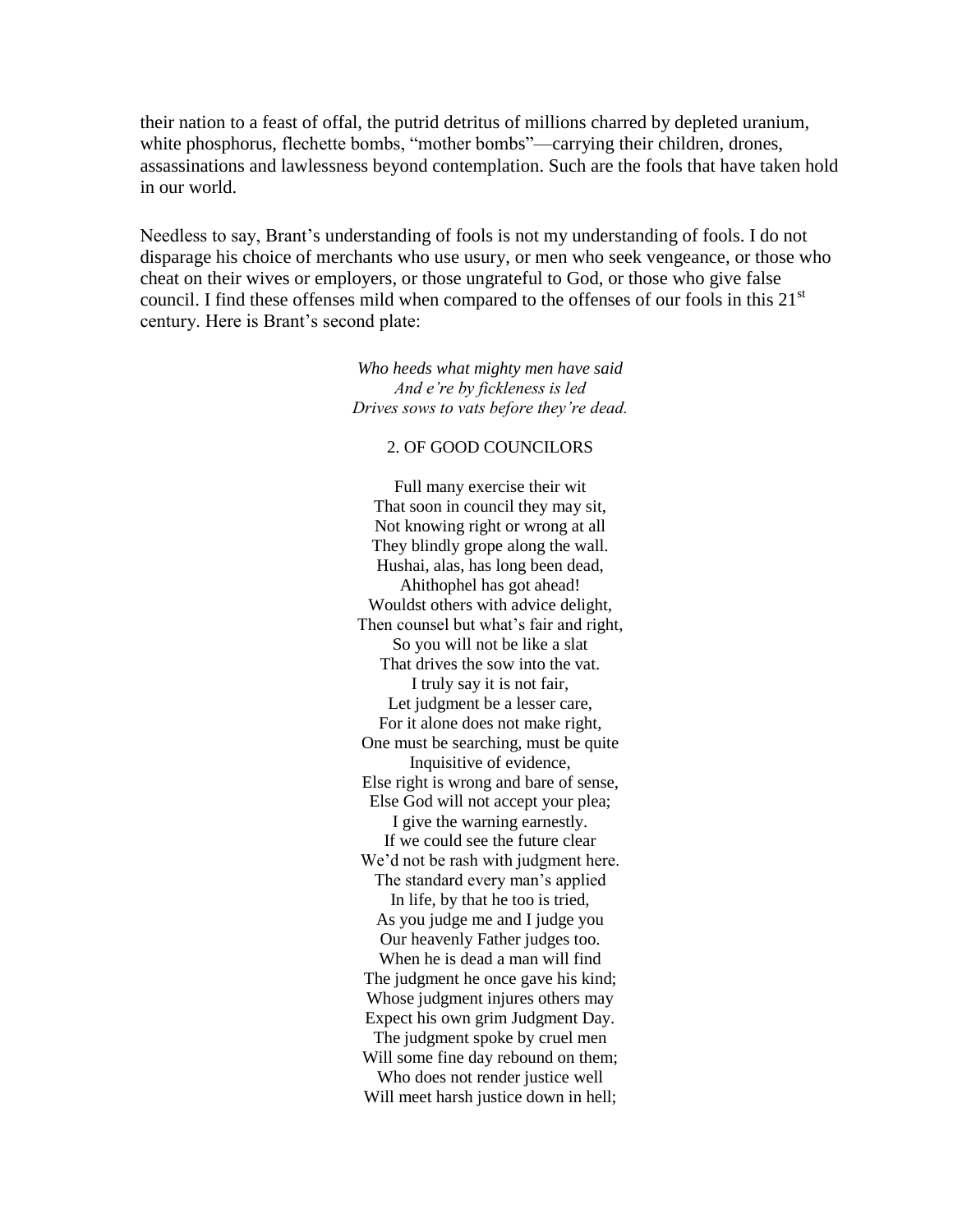No godless counsel God will praise, No violent, sly, or crafty ways.<sup>3</sup>

Brant castigates those whose judgment injures another, for that councilor can "expect his own grim Judgment Day." Would that were true in our time, for if there is a telling difference between the  $16<sup>th</sup>$  and  $21<sup>st</sup>$  centuries, it is that those who injure others, damned or not, suffer no retribution. Our fools accept no morality and hence no judgment day, having determined that they alone must rule and all others follow.

Today's fools must be defined, as they are not human, not sympathetic to their brethren, not resident in a shared universe, not conversant with the equality that resides in each and every human walking the earth, not sensitive to pain or suffering awaiting those who are the recipients of their calculated and devastating slaughter, not conscious of a necessity to share the fruits of this earth with all, to seek solutions to the waste and destruction imbedded in their control of forces that devastate the planet. No, today's fools must be seen as devoid of human spirit, as creatures that find worth within the mortal flesh that envelops their bones like a sheet of tissue draped as a shroud over their wasted minds bereft of emotions or hearts or souls, unable to think beyond self and the void that is their wasted life. Today's fools would turn everything in the world into products for consumption, including any who obstruct their desires. Jehovah, God of War [see *Exodus*], and Saklas, the fool, the god of mindlessness, are false gods yet are their gods. Ruthless and reckless, our fools thrive on the misery and suffering in this world and negate the spirit that is the essence of existence.

Self-love propels them, flattery ignites their egos, pleasure and sensuality are but givens as their rewards, lip service anticipated as they flaunt their entitlement to act without interference from those outside their exclusive club. Nourished by vanity and intemperance, driven by madness and arrogance, claiming "exceptionalism" as a birthright as they buy favors and privilege, stealing souls as larder for their enjoyment, they are scavengers on humankind, finding in this world a banquet of riches for the few and leaving the rest to the wasteland beyond the walls they have constructed to block out any memory of their evilness.

## **Life in a Bifurcated World**

Since I've undertaken this backward glance into the first decade of the  $21<sup>st</sup>$  century guided by the hand of Sebastian Brant and his brilliant *Ship of Fools*, I believe I have a responsibility to the reader to give some background to Brant's work that arguably was and is a best-selling text of human insight and delight. Edwin H. Zeydel translated and edited in 1944 the edition in rhyming couplets, a portion of which is quoted in this Prologue. In his Introduction he notes there are "six authorized editions of the *Narrenschiff* that came out in Brant's life."<sup>4</sup> Zeydel used the Basel, 1494 edition for his work. Over the years multiple editions appeared with varying attention paid to the original.

 $3$  Op. Cit., 64-65.

 $^{4}$  Op. Cit., 21.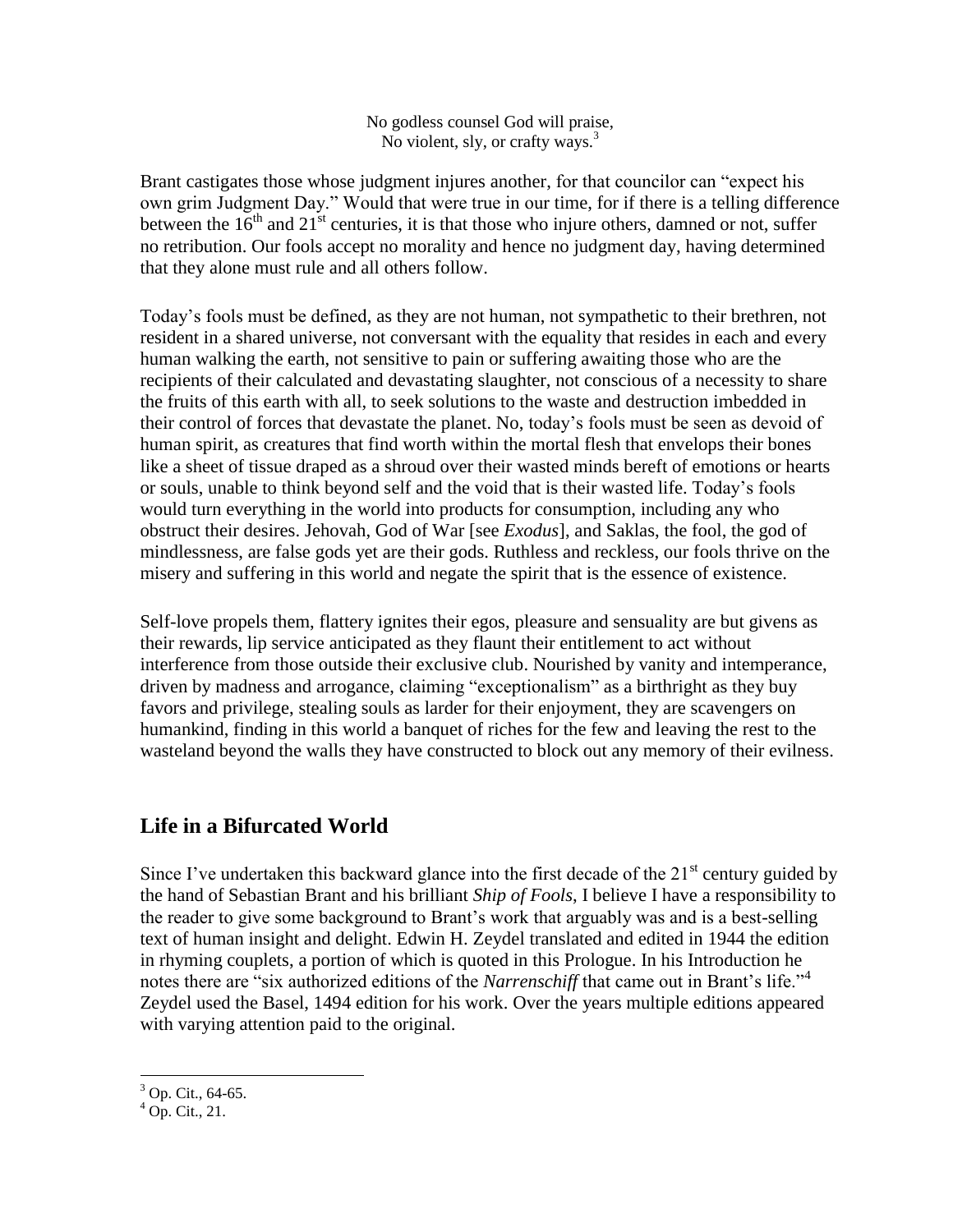"Early in 1509, or perhaps late in 1508, the English priest Alexander Barclay, probably of Scottish origin, got out the first English adaptation in stiff, uninspired Chaucerian stanzas under the title *The Shyp of folys of the worlde*… translated out of Laten, Frenche, and Doche into Englysse tonge."<sup>5</sup> Two points of interest for me in Barclay's work: it is only 15 years after the original *Ship of Fools* and it has expanded the theme to "the worlde."

Zeydel remarks about Barclay's "subjective moralizing" as he translates with much freedom from Locher's Latin edition and the various additions that have been made to the original text without positive or negative commentary. Barclay, it appears, did not use the Basel original edition at all. Consequently, Barclay's edition is more a ship of  $16<sup>th</sup>$  century fools than those satirized by Brant in Germany.

While I am but a passenger on board Brant's ship, not engaged with translating his book or commenting on its "preachments," I find Barclay's interest in expanding its purpose in tune with my own. So let's be clear: this is not a companion to Brant or a commentary on it, nor is it disparaging of his work in any sense. Rather, it is a testament to his wisdom as he realized how this world runs. Brant presented his work without references to particular identifiable people, nor did he condemn anyone to hell. I find myself, therefore, caught between centuries, floating back to Dante's *Inferno* as it placed his enemies and fools in sundry but appropriate circles of hell's damnation and Barclay's desire to inflict his moralizing on all the fools in the world, an expansion I find particularly satisfying. With that in mind, let me quote from Barclay's introduction [see below] this one poignant observation:

"I wyl aduertise you that this Boke is named the Shyp of foles of the worlde: For this worlde is nought els but a tempestous se in the whiche we dayly wander and are caste in dyuers tribulacions paynes and aduersitees: some by ignoraunce and some by wilfulnes: wherfore suche doers ar worthy to be called foles. syns they gyde them nat by reason as creatures resonable ought to do."<sup>6</sup>

Note:

…this world is naught else but a tempestuous sea in which we daily wander and are cast in diverse tribulations, pains and adversities, some by ignorance and some by willfulness: wherefore such doers are worthy of being called fools since they guide not by reason..." It's the willfulness I find truly sinful, willfulness to ravage others for self-gain. Such fools contend they are civilized, rational, purposeful citizens and dress the part; but dresses are but covers of the nakedness beneath that cannot cover the deceitfulness, the hypocrisy, the calculated mindlessness of their true selves that is neither visible in the dress nor in the nakedness. It is the rot within the distorted soul that lives like the wandering figure of legend, caught by Hawthorne in "A Virtuoso's Collection," "…there was a bitterness indefinably mingled with his tone, as of one cut off from natural sympathies, and blasted with a doom

 $5$  Op. Cit., 28.

<sup>6</sup> *A Bibliographical Catalogue of Barclay's Works. The Ship of Fools,* Translated by Alexander Barclay (Edinburgh: William Paterson. London: Henry Sothern and Co.) "The Argument," 18.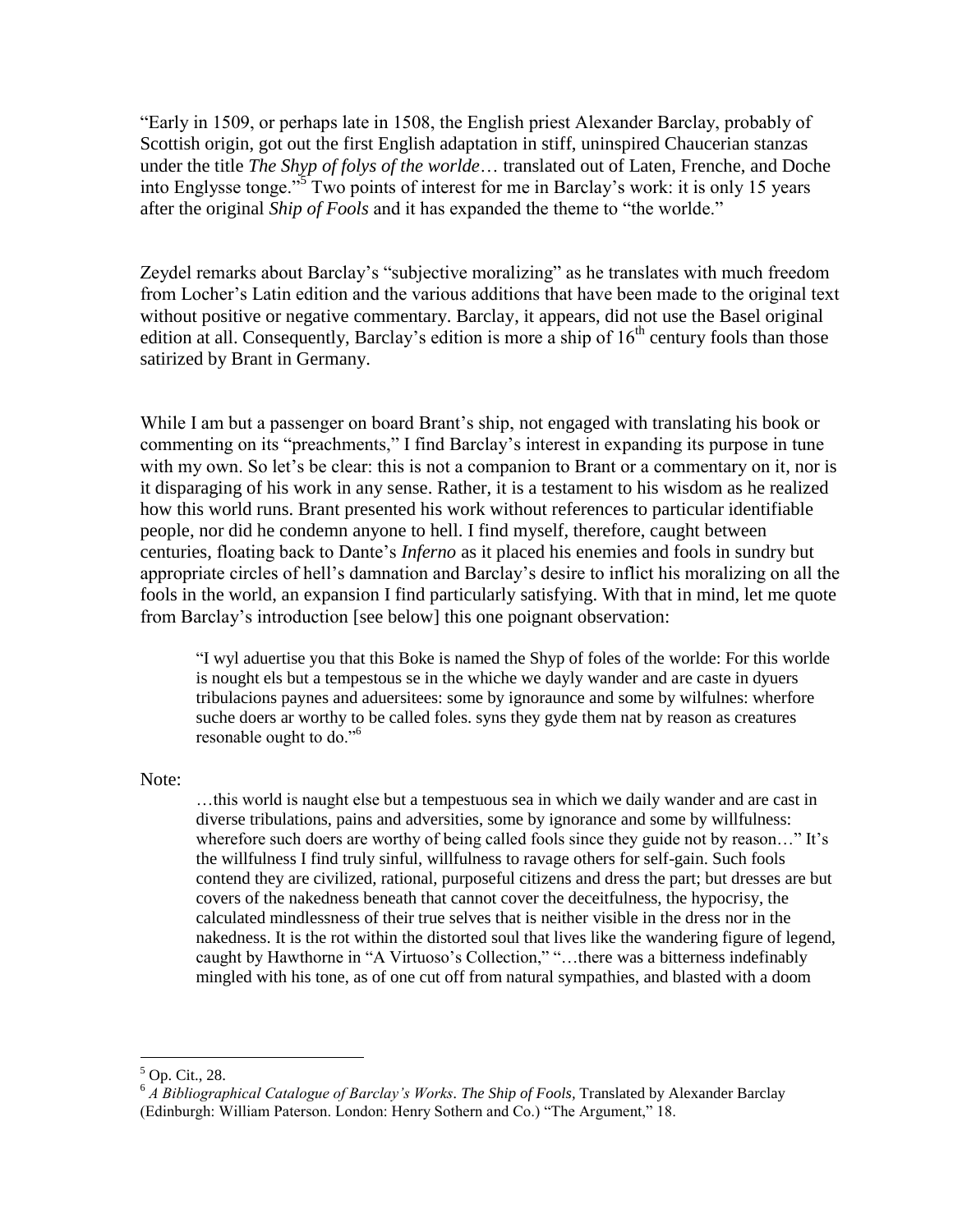that has been inflicted on no other being, and by the results of which he had ceased to be human<sup>7</sup>

This "Age of Fools" deserves more than a scolding, more than a reprimand, more than a chastisement for the world-wide wreckage they have inflicted. These fools deserve absolute castigation, nay more, damnation forever in the annals of human discourse. I offer in poems and in polemics my attempt to stamp that damnation on all the fools that have created the bloodshed, the mayhem, the absolute chaos that has attended the innocents of the world by these beasts that have roamed the world without a soul.

For thirteen years I witnessed a cabal of men, mostly men, shackle the peoples' representatives of the United States by machinations and calculated strategies in an effort to control this nation for their ends. I wrote about this destructive purpose month after month, in articles carried in numerous Internet publications world-wide from America to Britain, to Canada, to the Middle East and in translations to China, Italy, France, and in Arabic to Egypt and elsewhere. I have been interviewed on radio and television in Chicago, Canada, Iran and Moscow and published two books on the Bush administration tracking the deception as it happened: *Tracking Deception: Bush Mid-East Policy*<sup>8</sup> and *The Rape of Palestine*,<sup>9</sup> and edited a third, *The Plight of the Palestinians*,<sup>10</sup> that tracked the genocide in Palestine. This book, *Age of Fools*, presents that witness in literary fashion, using many of those articles as they typify and focus on the madness of these fools' purpose, its depravity and its malignity.

But, immersed as I have been in the soullessness of these fools, I have also turned to fiction to capture their merciless behavior and the horror they have brought to this age. *The Chronicles of Nefaria*<sup>11</sup> tells of this age in a morality tale through the mind of the Prime Minister of Wickedness as he lies in a coma, and *The Agony of Colin Powell*<sup>12</sup> offers a lone voice crying in the silence of his internal monologue at the outrages in which he has participated, on behalf of this cabal of fools.

\_\_\_\_\_\_\_\_\_\_\_\_\_\_\_\_\_\_\_\_\_\_\_\_\_\_\_\_\_\_\_\_\_\_\_\_\_\_\_\_\_\_\_\_\_\_

Poetry often speaks of truth, through images that raise specters of human depravity and impending loss as poets become prophets of doom. Yeats's "Easter 1916" ushers in such

 $<sup>7</sup>$  Hawthorne, Nathaniel. "The Virtuoso's Collection." Qtd in "The Boston Miscellany," Vol. 1. Ed. Nathan Hale</sup> and Henry Theodore Tuckerman. January and July, 1842 (Boston: Bradbury, Soden and Co., 200.

<sup>8</sup> Cook, William A. *Tracking Deception: Bush Mid-East Policy* (Mesa AZ: Dandelion Books), 2005. 9 Ibid. *Hope Destroyed…Justice Denied: The Rape of Palestine*. Expathos. Groningen, 9724CP. Netherlands, 2008.

<sup>10</sup> Ibid. *The Plight of the Palestinians: a Long History of Destruction* (New York: Macmillan and Company), 2010.

<sup>11</sup> Op. Cit., *The Chronicles of Nefaria*..

<sup>12</sup> Cook, William A. *The Agony of Colin Powell*. *Counterpunch,* 2004.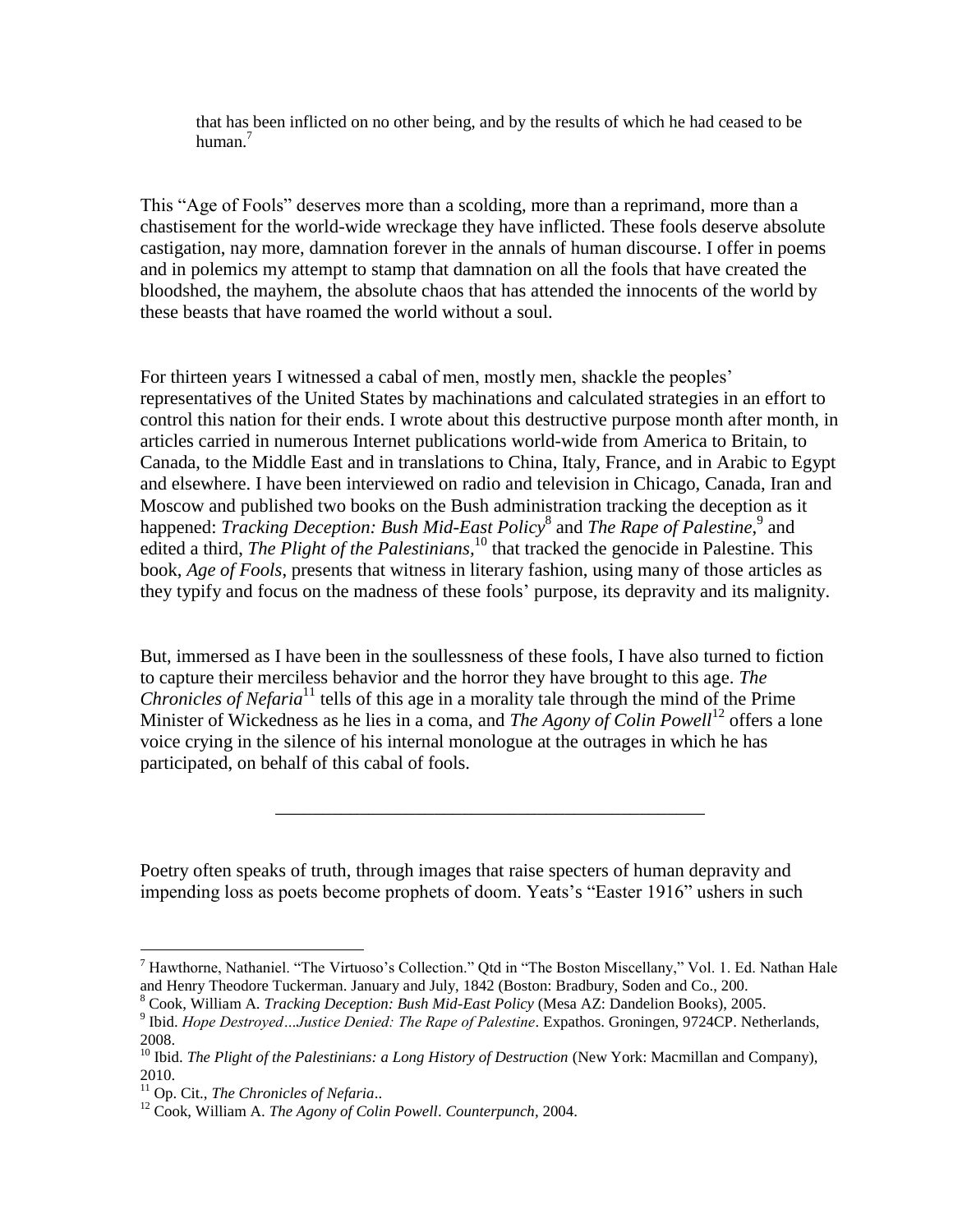impending dread, seeing the "terrible beauty" yet to come<sup>13</sup>; Auden's "September 1, 1939" resurrects the fear of never again that cannot not be as the poet revisited his work after the fact and changed "or" to "and die," thus negating hope<sup>14</sup>; and "November 11, 2011," after 10 years of bells tolling "again," "again," "again"; the bloody beauty of man's inhumanity to man tolling over the roof of the world as a lamentation of unending sorrow.<sup>15</sup> Perhaps we can place our decade among those who have fulfilled the prophecies of Yeats and Auden with this glance backward when once again fools ravaged the earth, creating wastelands of homes and shops and schools and hospitals and churches and mosques and all that we hold of value; leaving only miles of cemeteries with their gleaming crosses and half-moons to populate the scene of savagery.

## **Easter 1916 W. B. Yeats, 1865 - 1939**

I have met them at close of day Coming with vivid faces From counter or desk among grey Eighteenth-century houses. I have passed with a nod of the head Or polite meaningless words, Or have lingered awhile and said Polite meaningless words, And thought before I had done Of a mocking tale or a gibe To please a companion Around the fire at the club, Being certain that they and I But lived where motley is worn: All changed, changed utterly: A terrible beauty is born.

That woman's days were spent In ignorant good-will, Her nights in argument Until her voice grew shrill. What voice more sweet than hers When, young and beautiful, She rode to harriers? This man had kept a school And rode our wingèd horse; This other his helper and friend Was coming into his force;

<sup>&</sup>lt;sup>13</sup> Yeats, William Butler. "Easter 1916." Project Gutenberg.

<sup>&</sup>lt;sup>14</sup> Auden, D. H. "September 1, 1939." Poets.org.

<sup>15</sup> Cook, William A. "September 11, 2011." (unpublished).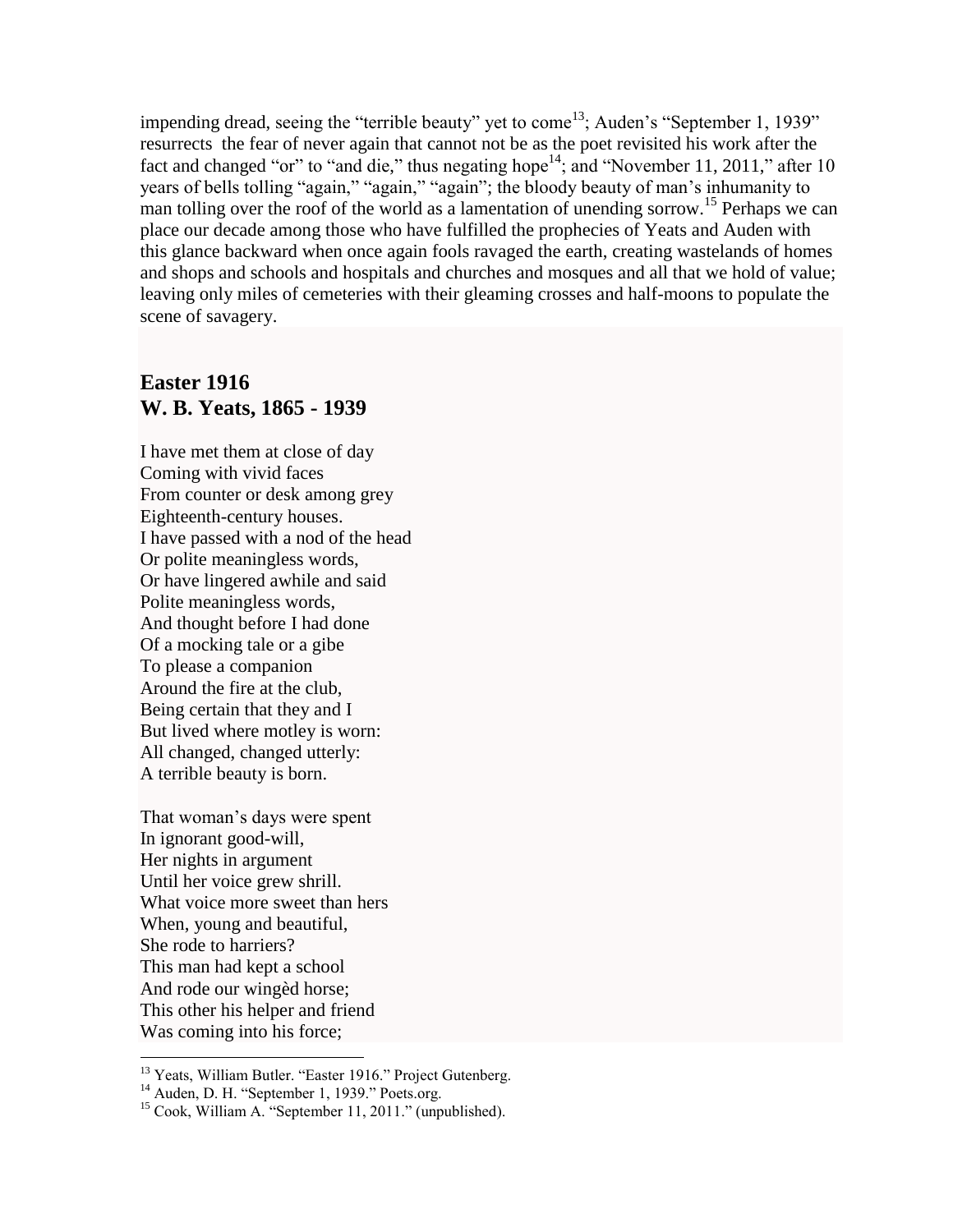He might have won fame in the end, So sensitive his nature seemed, So daring and sweet his thought. This other man I had dreamed A drunken, vainglorious lout. He had done most bitter wrong To some who are near my heart, Yet I number him in the song; He, too, has resigned his part In the casual comedy; He, too, has been changed in his turn, Transformed utterly: A terrible beauty is born.

Hearts with one purpose alone Through summer and winter seem Enchanted to a stone To trouble the living stream. The horse that comes from the road, The rider, the birds that range From cloud to tumbling cloud, Minute by minute they change; A shadow of cloud on the stream Changes minute by minute; A horse-hoof slides on the brim, And a horse plashes within it; The long-legged moor-hens dive, And hens to moor-cocks call; Minute to minute they live; The stone's in the midst of all.

Too long a sacrifice Can make a stone of the heart. O when may it suffice? That is Heaven's part, our part To murmur name upon name, As a mother names her child When sleep at last has come On limbs that had run wild. What is it but nightfall? No, no, not night but death; Was it needless death after all? For England may keep faith For all that is done and said. We know their dream; enough To know they dreamed and are dead;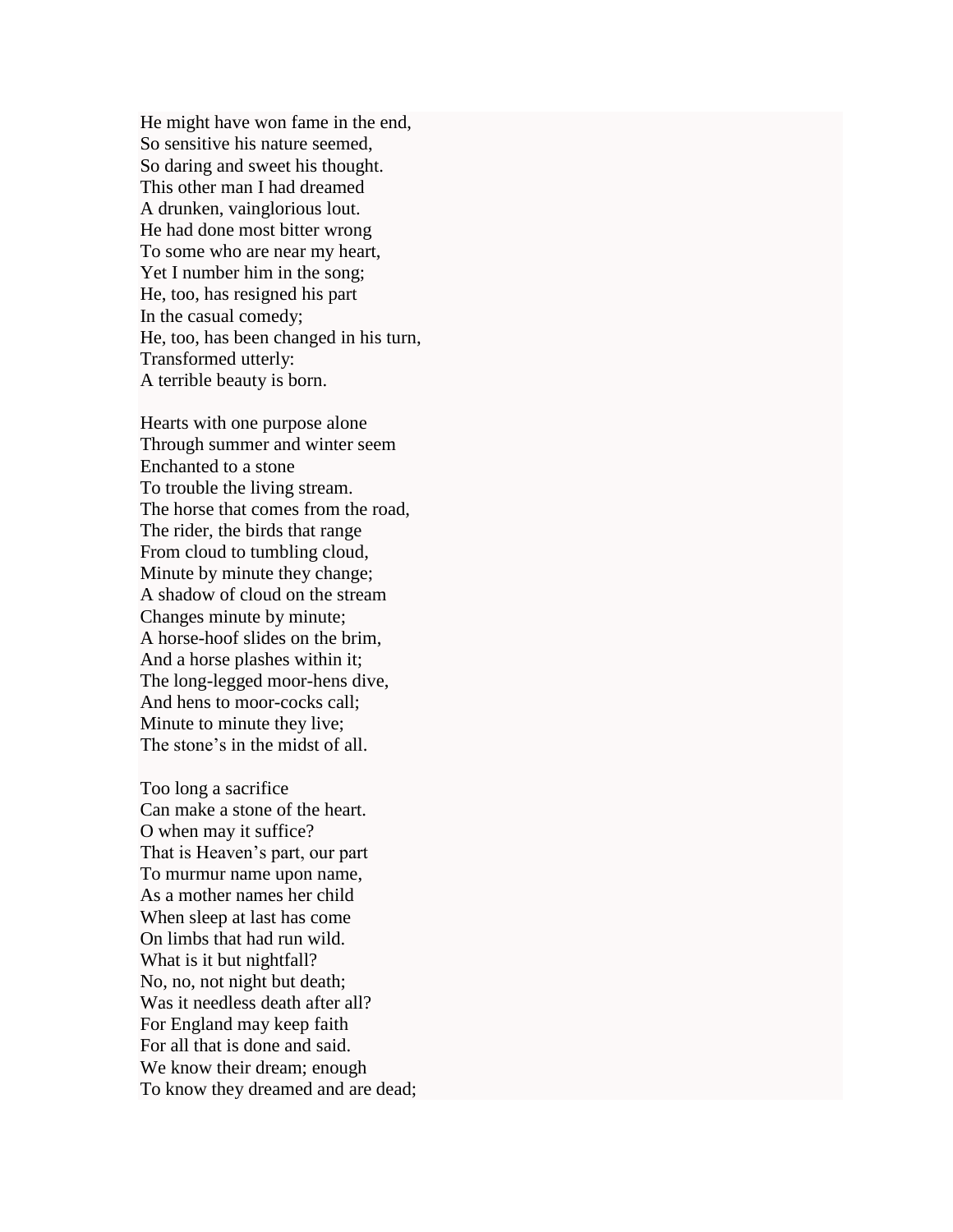And what if excess of love Bewildered them till they died? I write it out in a verse— MacDonagh and MacBride And Connolly and Pearse Now and in time to be, Wherever green is worn, Are changed, changed utterly: A terrible beauty is born.<sup>16</sup>

## **September 1, 1939 W. H. Auden, 1907 – 1973**

I sit in one of the dives On Fifty-second Street Uncertain and afraid As the clever hopes expire Of a low dishonest decade: Waves of anger and fear Circulate over the bright And darkened lands of the earth, Obsessing our private lives; The unmentionable odour of death Offends the September night.

Accurate scholarship can Unearth the whole offence From Luther until now That has driven a culture mad, Find what occurred at Linz, What huge imago made A psychopathic god: I and the public know What all schoolchildren learn, Those to whom evil is done Do evil in return.

Exiled Thucydides knew All that a speech can say About Democracy, And what dictators do, The elderly rubbish they talk

<sup>&</sup>lt;sup>16</sup>[http://www.poets.org/poetsorg/poem/easter-1916.](http://www.poets.org/poetsorg/poem/easter-1916)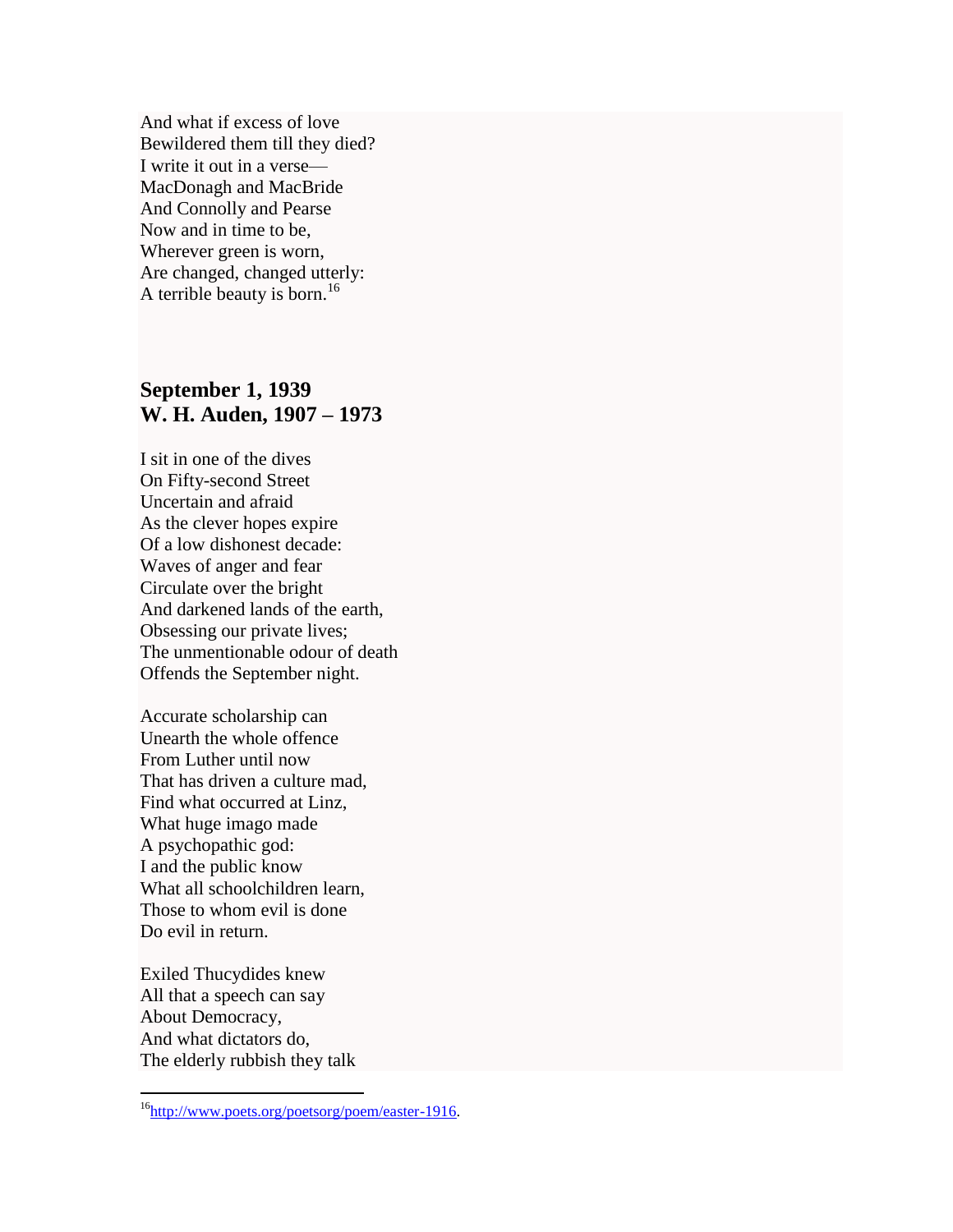To an apathetic grave; Analysed all in his book, The enlightenment driven away, The habit-forming pain, Mismanagement and grief: We must suffer them all again.

Into this neutral air Where blind skyscrapers use Their full height to proclaim The strength of Collective Man, Each language pours its vain Competitive excuse: But who can live for long In an euphoric dream; Out of the mirror they stare, Imperialism's face And the international wrong.

Faces along the bar Cling to their average day: The lights must never go out, The music must always play, All the conventions conspire To make this fort assume The furniture of home; Lest we should see where we are, Lost in a haunted wood, Children afraid of the night Who have never been happy or good.

The windiest militant trash Important Persons shout Is not so crude as our wish: What mad Nijinsky wrote About Diaghilev Is true of the normal heart; For the error bred in the bone Of each woman and each man Craves what it cannot have, Not universal love But to be loved alone.

From the conservative dark Into the ethical life The dense commuters come,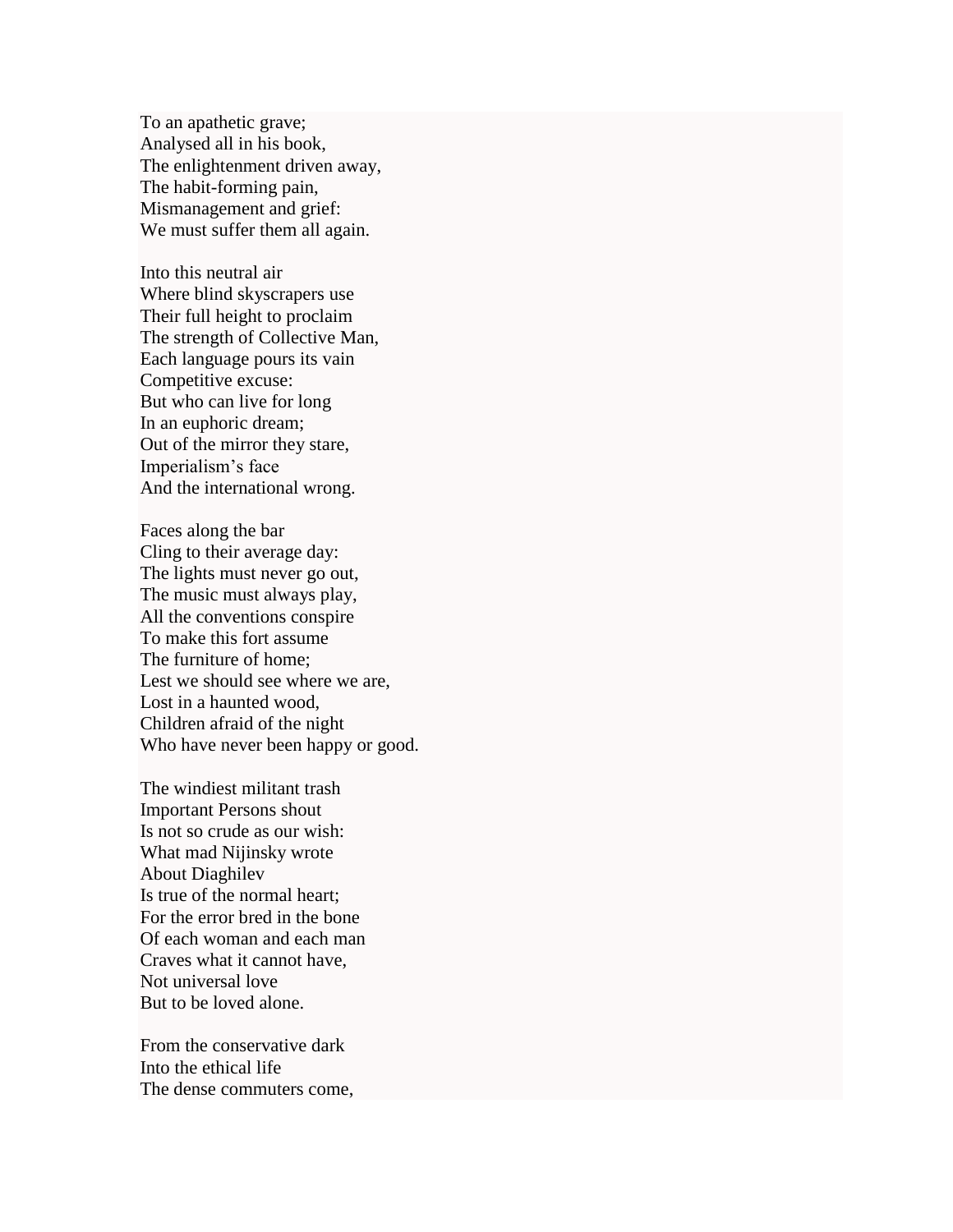Repeating their morning vow; "I will be true to the wife, I'll concentrate more on my work,"<sup>17</sup> And helpless governors wake To resume their compulsory game: Who can release them now, Who can reach the deaf, Who can speak for the dumb?

All I have is a voice To undo the folded lie, The romantic lie in the brain Of the sensual man-in-the-street And the lie of Authority Whose buildings grope the sky: There is no such thing as the State And no one exists alone; Hunger allows no choice To the citizen or the police; We must love one another or die.

Defenceless under the night Our world in stupor lies; Yet, dotted everywhere, Ironic points of light Flash out wherever the Just Exchange their messages: May I, composed like them Of Eros and of dust, Beleaguered by the same Negation and despair, Show an affirming flame.<sup>18</sup>

## **November 11, 2011 William A. Cook**

 $\overline{a}$ 

I stand alone above the desert's floor, Scanning a forest of Joshua Trees and Cholla, Virtual survivors of eternal tortures and neglect, Startling images of civilizations march through time. Each tree a stark silhouette of missiles

 $17$  Implicit lie to self as narrator caustically damns his lack of morals.

<sup>18</sup> <http://www.poets.org/poetsorg/poem/september-1-1939>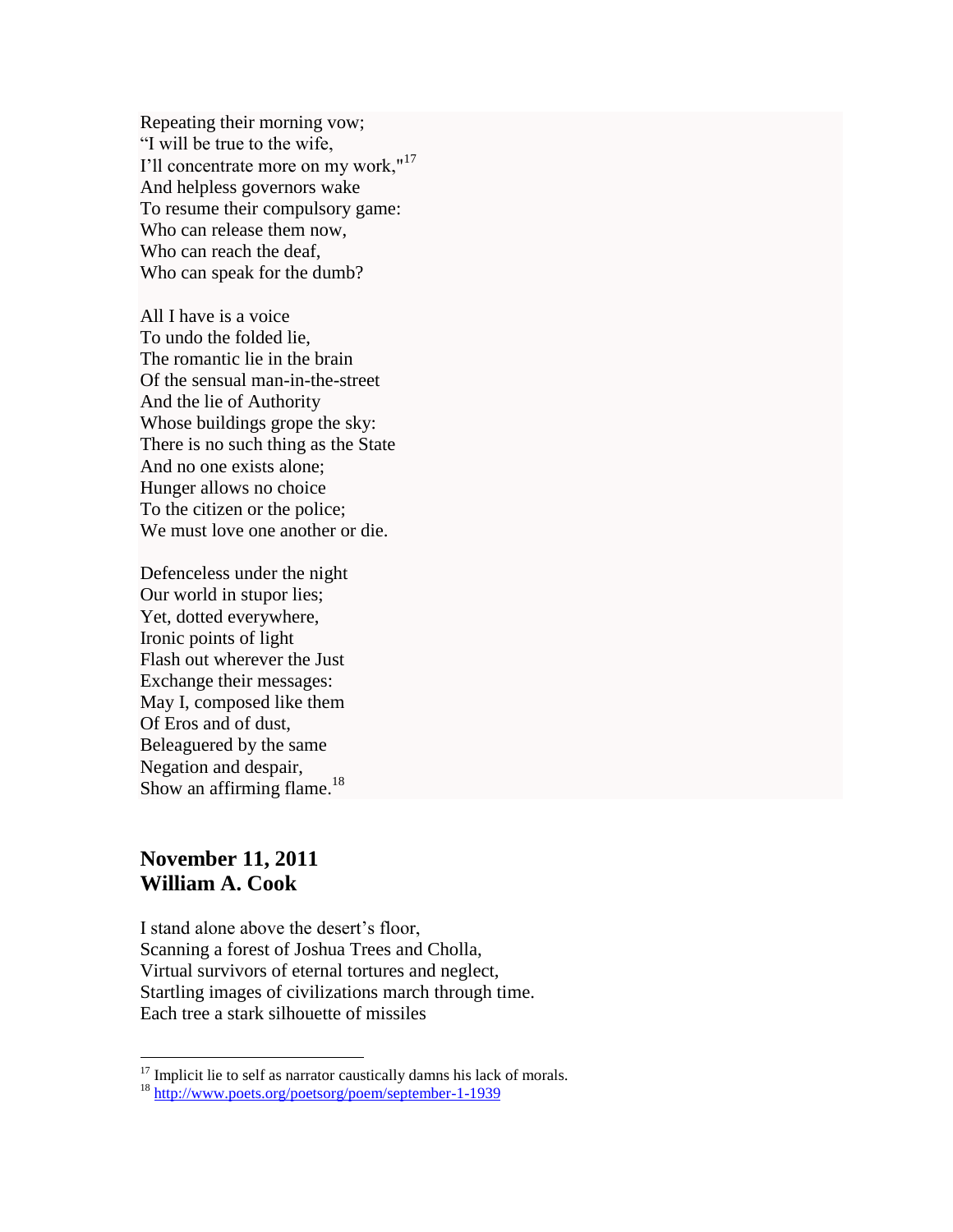Clustered high like ancient morning stars, Each Cholla camouflaged in silver baubles Luring the uninitiated to throbbing pain, A standing history of human advancement and gain; Terrible in their beauty and what they portend.

Today across this plain stand Baghdad and Jenin, Twenty-first century symbols of modern crusades, Tapestries of conquest and capitalistic enterprise Depicted for all—lest we forget— Through the magic of worldwide Internet; The liquid screen replacing stones and glass As the images of thoughtless license to kill, Watching as our psychopathic state blesses The evil done by those done evil; Terrible is the beauty to the doomed and damned.

Eleven, eleven, two thousand eleven Mirrors momentarily the end of all wars A hundred years ago, and now forgot: When Europeans pause to ruminate upon their past, When Presidents lay their wreath for the quick upon the dead; When Dominionists find solace in damning Muslims, When Christians at last march triumphant over the earth; When Zionists return in glory to Zion, When all has passed that has been prophesied, Then will the earth lay ravaged in savage beauty.

What dates propagate this millennium of hate? What empires in the west orchestrate this carnage? What resurrected crusade creeps again toward Bethlehem? Oh, we have heard it all before— The talking heads who defecate lies, Seeking to obfuscate truth and reality So none smell the decaying bodies of Jenin, Or the orphaned children abandoned in Lebanon, Or the assassin's executions of innocents on the Marmara, Or the terrible beauty of death born in Gaza.

We all seek silence in the liquid screen, Surfing for sanity in reality shows and satire, Where alone we can suffer both news and pain; We fritter life away in texting and pictures Counting friends we do not know To buttress the flesh that encases our bones. So must I seek silence in this desolation,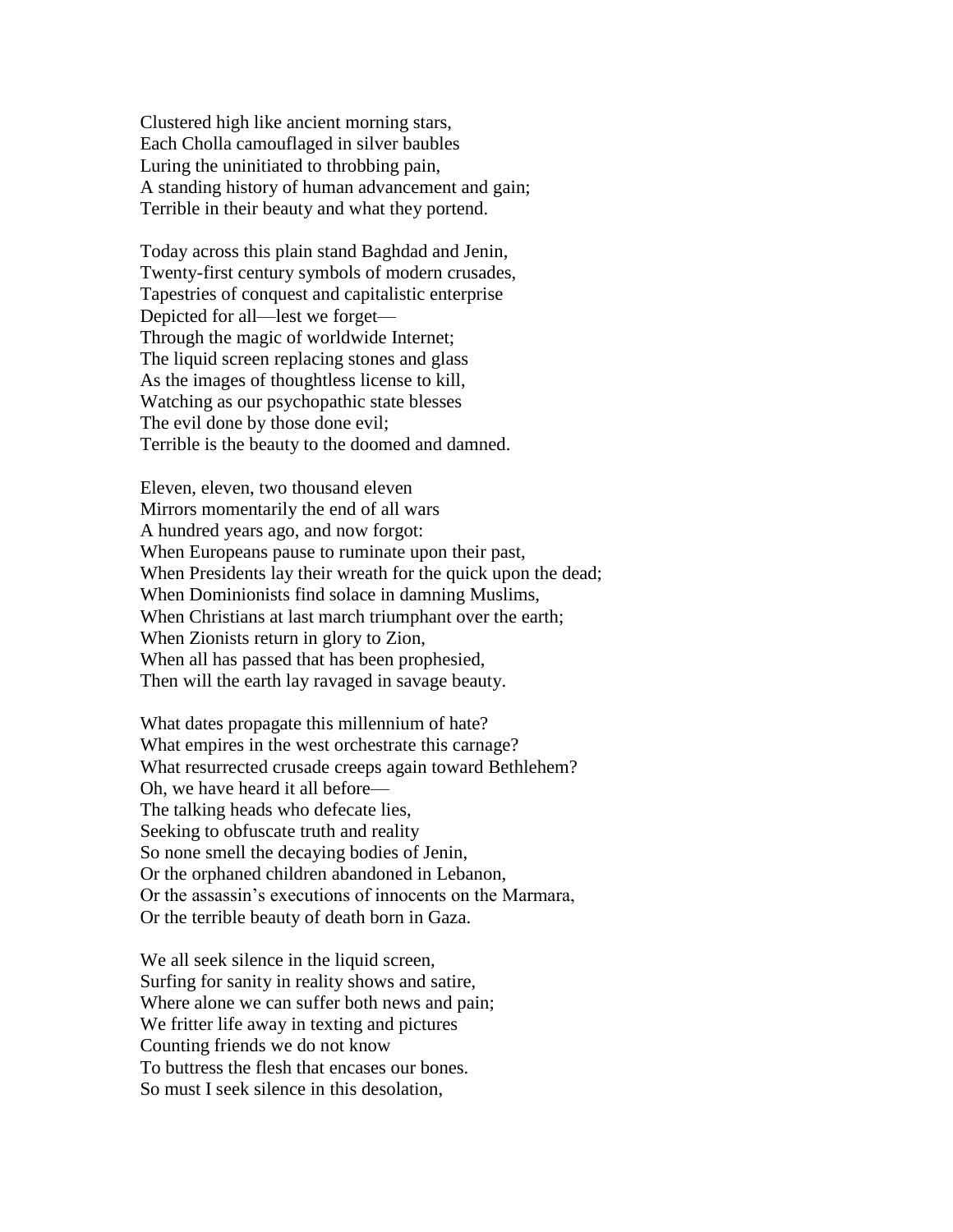Composing images of negation and despair, To avenge the Almighty's creative act And return to the terrible beauty of the void.

Unlike Brant or even Barclay, I write of Evil Councilors, for goodness does not exist in this world. Here is my version of Councilors for the  $21<sup>st</sup>$  century:

Neo-conspirators arose, Like bloodsuckers on ancient toes, To suck sense from those in power.

## **Of Evil Councilors**

Arrogance is the stepchild of privilege and stupidity, It feeds upon itself, creating a mirage of superiority That, like a drug, intoxicates those infected To see themselves like gods, All powerful, all knowing, Determiners of human fate, Of who to love and who to hate, Of what is good and what is evil, Of who will live and who will die. Jehovah, god of war, and his fool Saklas Created them and they worship war and madness, For fools they are and in foolishness they reside. Such men do not need their neighbors; They live in myth and rule by myth Forcing their subjects to obey through fear, The oil that makes smooth their path To domination of the world, While we, obedient fools, march to their drum. Such men find fortification in fables, Purpose in parables, Meaning in mayhem, Truth in lies, And damn as demons those who dissent. One truth above all truths, One god above all gods, One power above all powers! Such is their cry, and it carries across the seas And the trees, and the sand, A cry in the wilderness of time, The cry of Alexander and Caesar, Of Napoleon and Hitler,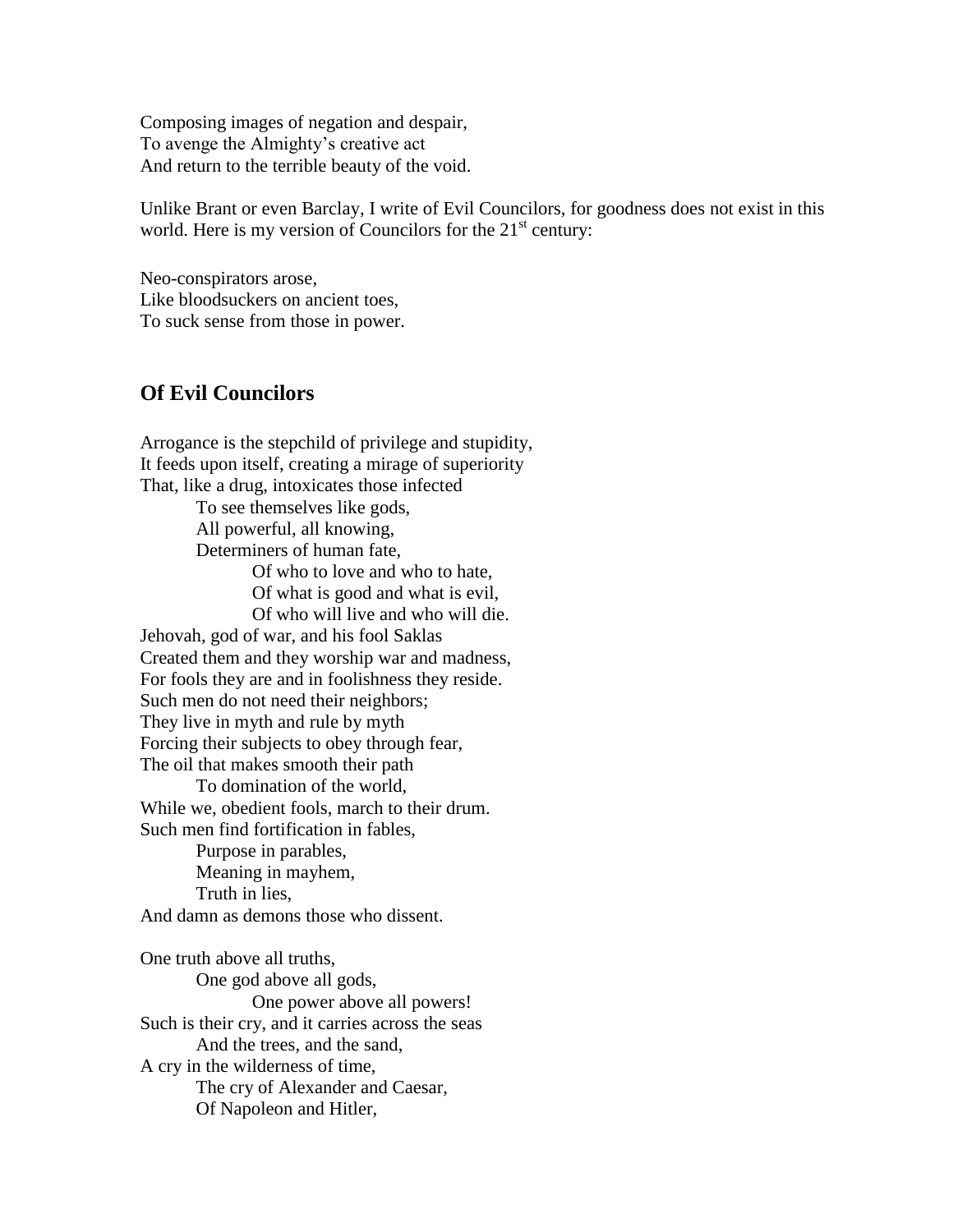And all the little men who would subjugate The spirit of those who walk upon the earth.

The offenses of these fools offend the sensibilities of common decency toward all humans even as they defy the guaranteed rights of all who live under the umbrella of the Universal Declaration of Human Rights of the United Nations. Their minds and hence their actions are driven by demonic forces that cater to no one and nothing that interferes with their ultimate goals, goals which are anathema to the welfare of people everywhere. There is need to understand these forces that seize a mind, freeze it against its fellows and seal out the natural sympathies of the heart. There is also need to comprehend the process by which these madmen took control of the United States, pirating the ship of state to policies and acts contradictory to its stated principles, turning it into an oligarchic, belligerent fascist monstrosity that sails the oceans of the world; plundering all without mercy, a veritable Ship of Fools. To that end I offer this guide that we might track the deception as the Bush administration and its attendant fools began this corrosive and calculated destruction of the United States of America in the first decade of this new century.

> **Insert Graphic # 1 Place below the graphic the following: "Requiem for Fools," by Ed Beardsley**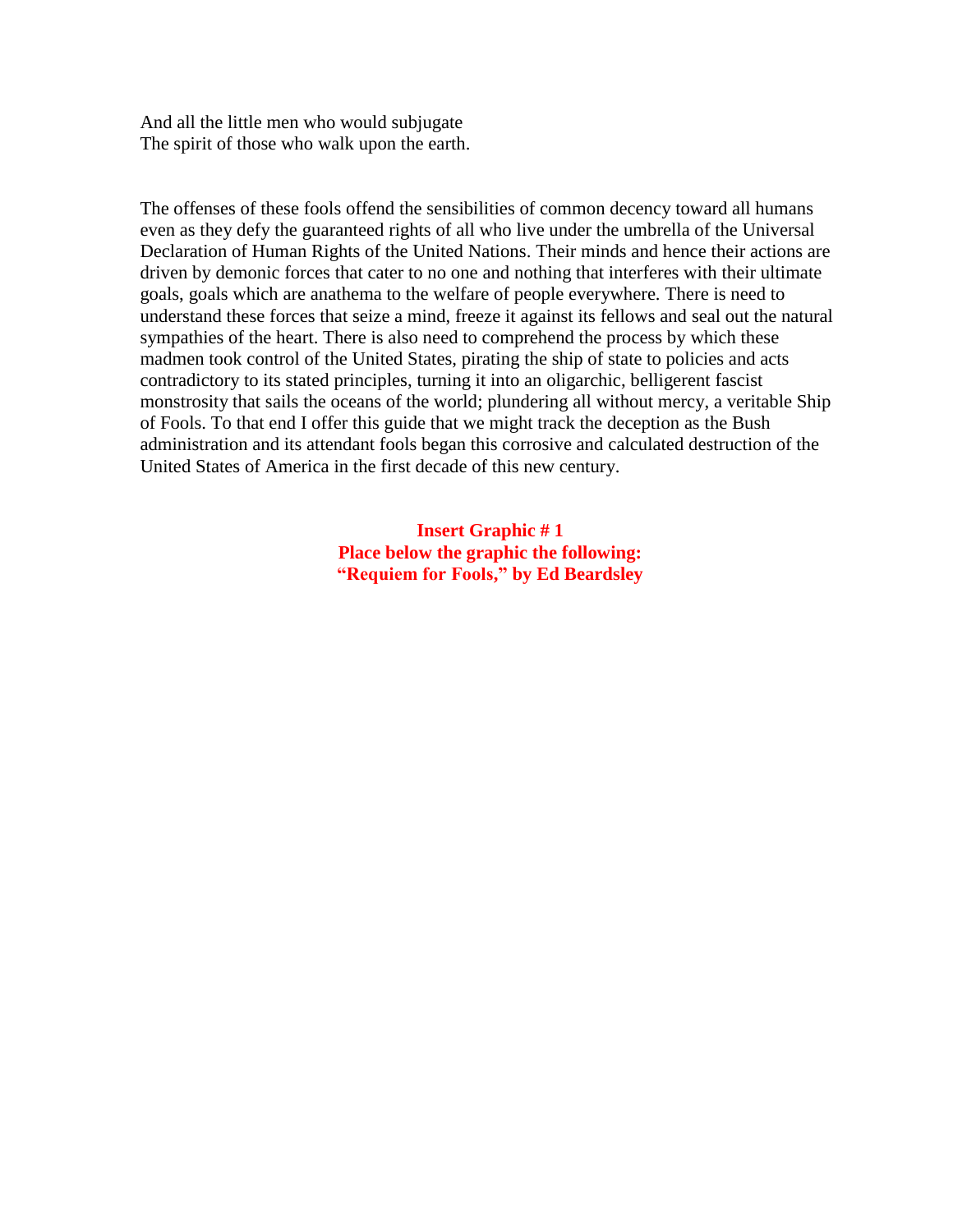## **Comedy of Fools: Enter the Arrogant**

The arrogant entered this new century with full intent to destroy the country that gave them voice and made voiceless the true citizens of this nation as they burrowed into the chambers of the federal government: into state, finance, treasury and defense. They began by buying the Congress, having established power over them by coercion, bribery, and vetting the sins of their past, ensuring thereby obedience to their goals. A view into this process of unrepresentative democratic power is offered here to identify some of the fools that parasitically thrive on the flesh of this nation, infecting its innards and effectively bleeding it to death. [The following words introduced *Tracking Deception: Bush Mid-East Policy*, a work that unveiled the deceit of the first five years of his administration.]

Bush's America mirrors the consequences of arrogance that sees perfection in itself while it castigates its neighbors for harboring evil, projects its God protected beliefs on all the unbelievers in the world, presumes a holy covenant with God that proclaims His favoritism above all humankind, and assumes the judicial robe of righteousness. It willingly incarcerates individuals without charge or recourse to legal counsel, executes those it judges to be guilty without trial or presumption of innocence, and, finally, in all brazen hypocrisy, determines for the world what is good and what is evil. He is, after all, a disciple of the mindlessness of his personal god, Saklas the fool. [See the *Gospel of Judas* and *The Secret Book of John*].

America, in short, mirrors the arrogance of the Israeli state under Sharon and his right-wing Zionist religious groups that constitute his government. America has been reborn in the likeness of Sharon's Israel, and with Israel, driven by its god of war, we are the twin demons of destruction that live in constant fear of all peoples who would rather die than be subjugated, exploited, or oppressed.

What America was in its birthing, it is no longer. It once stood ideologically against the oppressor and now it is the oppressor. It began as a nation respectful of others' rights and now it determines for others what their rights will be. It designed a government tolerant of all beliefs, but now finds favor with an intolerant minority that proclaims to know the prophecies that are imbedded in ancient myth. It knew the hazards of militarism and imperialism; now it has become an imperial military dominance in the world. None of these realities is presented to the American people in these terms. They are couched in euphemisms, hypocrisy, and deception.

In September, 2002, with United States policy written by PNAC, Bush abandoned the community of nations by declaring his intention to invade Iraq, hypocritically hiding his intention by offering a resolution to the United Nations Security Council. He deceptively proposed the need to support the UN by enforcing their resolutions against Iraq, thus making that organization meaningful while failing to mention the nation that most flagrantly violates UN resolutions: Israel. Bush presented the American people with his administration's Strategy Report without deliberation by their elected representatives; he made no reference to his imperialist agenda. And that was just September.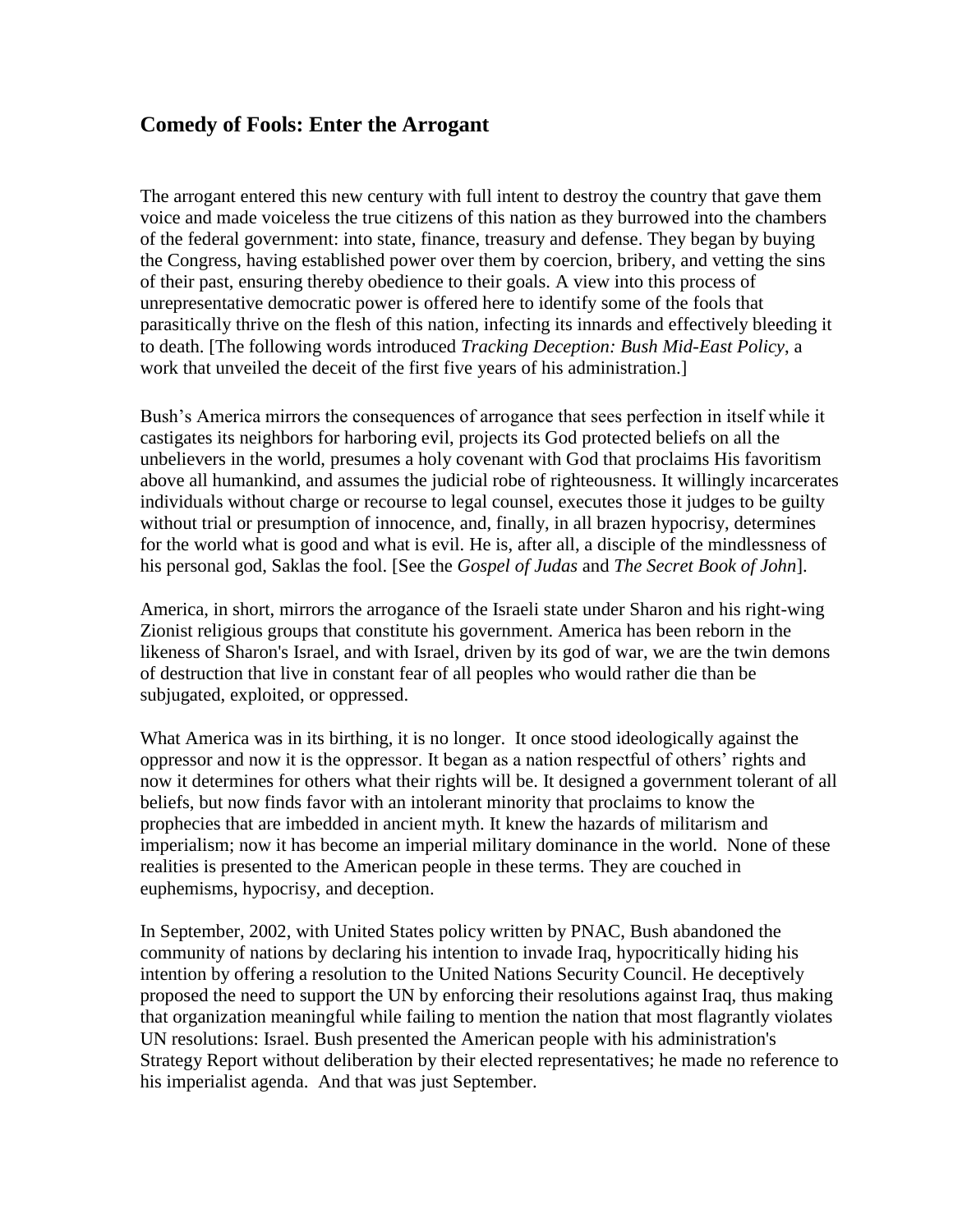Month by month Bush duplicity and deception mounted. His administration took America to war against a nation that had no intention of harming America, no means to harm America, and offered no threat to America. Yet he claimed all three. He concocted lies that convinced the American people that it was under imminent threat from biological, chemical, and nuclear weaponry when none existed. He fabricated an enemy force of considerable might that would confront American troops once the invasion started—when in reality Iraq had been devastated by 12 years of sanctions and had no army to field.

Bush justified his invasion as liberation of the Iraqi people, who would throw flowers at our soldiers as they brought liberation. These were lies manufactured by those with the most to gain: the Neo-Con Cabal and the expatriate Iraqis. Bush deceptively proved connections between Saddam Hussein and al Qaeda, knowing full well that Saddam hated al Qaeda as much as al Qaeda hated Saddam.

So America went to "war" believing Bush's lies. The result: Saddam out of power, Iraq now an anarchistic state flowing with "terrorists" from many countries that have a grudge against America, and our soldiers, sitting targets as they become the on-site symbol of America's oppression and collusion with Israel—America acting as consultant on how to occupy a foreign nation and control its people. Democracy in Iraq is a distant and hopeless dream as the various factions struggle to gain power—with the outcome a foregone conclusion—the creation of an Islamic "Democracy."<sup>19</sup>

As I write this passage looking backward, the U.S. military is in the process of removing itself from Afghanistan after 13 years; these words come from one of the most right wing media streams in the United States as it reflects, a rare moment in our media, on what we have left behind.

Meanwhile, in an all-too-rare front page feature documenting the Afghanistan War's ongoing impact on Afghans, the *Washington Post* recently dissected the consequences for the "rising number of children … dying from U.S. explosives littering Afghan land." The *Post*  set a scene similar to post-occupation Iraq:

As the U.S. military withdraws from Afghanistan, it is leaving behind a deadly legacy: about 800 square miles of land littered with undetonated grenades, rockets and mortar shells. The military has vacated scores of firing ranges pocked with the explosives. Dozens of children have been killed or wounded as they have stumbled upon the ordnance at the sites, which are often poorly marked. Casualties are likely to increase sharply; the U.S. military has removed the munitions from only 3 percent of the territory covered by its sprawling ranges, officials said.<sup>20</sup>

In addition to this 20/20 vision provided by *The Washington Post* we have former Colonel Andrew Bacevich, a military historian, making these observations:

<sup>&</sup>lt;sup>19</sup> Author's opinion based on demographics of Iraq before the "conquest" when the Shia south outnumbered the Sunni or Kurd populations.

<sup>20</sup> Sieff, Kevin. "A rising number of children are dying from U.S. explosives." *Washington Post.* Kabul, April 9, 2014.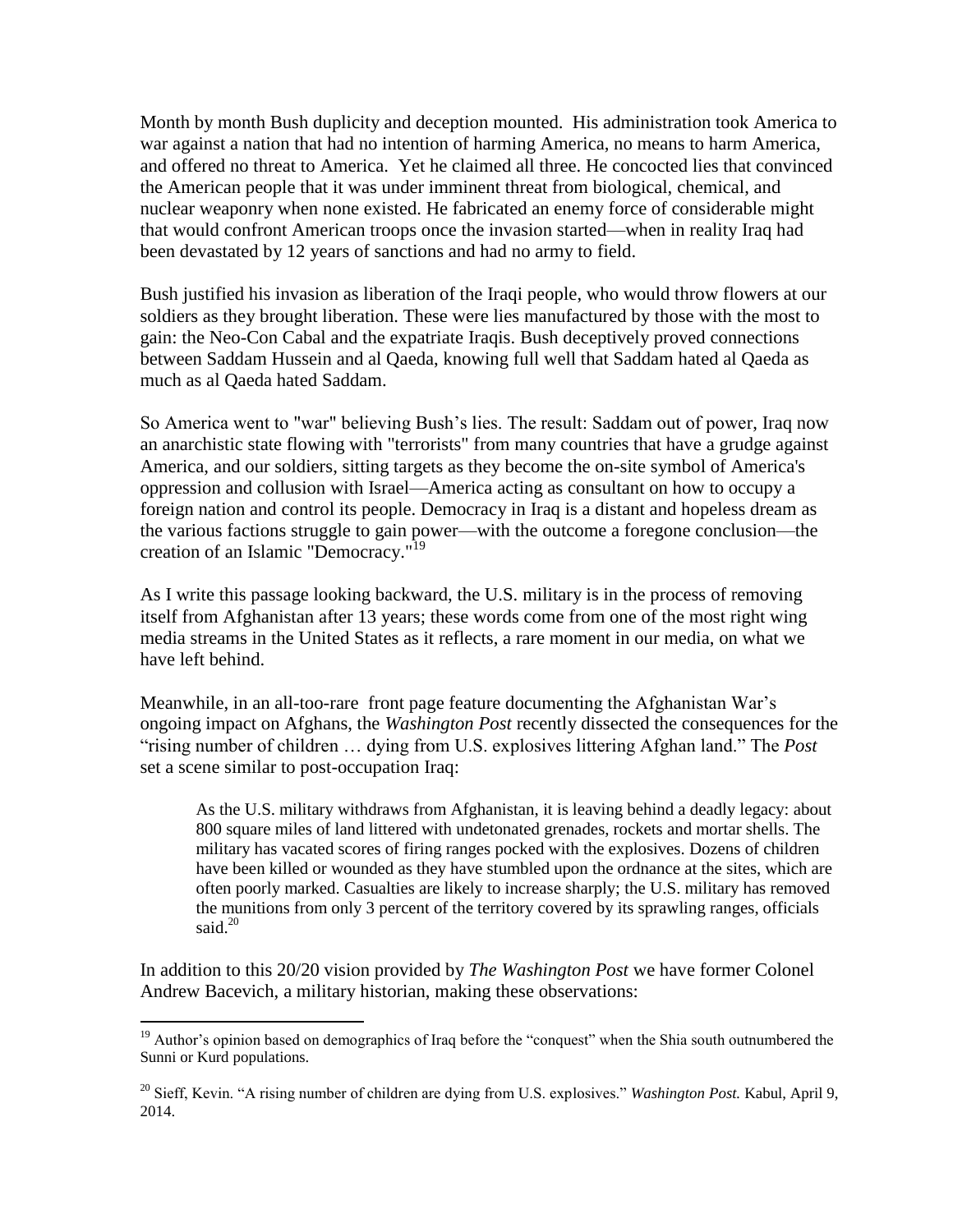Apart from a handful of deluded neoconservatives, no one believes that the United States accomplished its objectives in Iraq, unless the main objective was to commit mayhem, apply a tourniquet to staunch the bleeding, and then declare the patient stable while hastily leaving the scene of the crime.<sup>21</sup>

Bacevich continues:

**The fighting in Afghanistan and Iraq has exacted a huge price from the U.S. military especially the army and the Marines…"More than 6,700 soldiers have been killed so far in those two conflicts, and over fifty thousand have been wounded in action, about 22 percent with traumatic brain injuries.**

**Furthermore, as always happens in war, many of the combatants are psychological casualties, as they return home with post-traumatic stress disorder [PTSD] or depression.**

**The Department of Veterans Affairs reported in the fall of 2012 that more than 247,000 veterans of the Afghanistan and Iraq wars have been diagnosed with PTSD. Many of those soldiers have served multiple combat tours.**<sup>22</sup>

We might also consider Thomas Friedman's observation as presented in Ari Shavit's article "The White Man's Burden," Haaretz, 4/4/2003, that the Iraq war "was disseminated by a small group of 25 or 30 neoconservatives, almost all of them Jewish, almost all of them intellectuals, people who are mutual friends and cultivate one another and are convinced that political ideas are a major driving force of history."<sup>23</sup>

In addition, Jewish historian Murray Friedman said that it was people like Paul Wolfowitz, Richard Perle, Bill Kristol, among others, who "helped to persuade President Bush to pursue the war on terrorism by invading Iraq in March of 2003.<sup> $24$ </sup>

In the process, the neoconservatives, as Jewish writers Craig R. Eisendrath and Melvin A. Goodman argued, ended up putting the entire world at risk.<sup>25</sup>

Bush claims even now that his "war" has brought more security for America, when he and the world know Iraq has become ground zero for terrorists, with Afghanistan rapidly returning to its state as a safe-haven. Bush defends his "war" as necessary to secure America against terrorists when he knows the expenditure of 150 billion dollars should have been used to deal with the causes of terrorist attacks. He belittles the intelligence of Americans by claiming the attackers "hated America's freedoms."<sup>26</sup>

<sup>&</sup>lt;sup>22</sup> Bacevich, Andrew. Breach of Trust. New York NY: Metropolitan Books. Henry Holt and Co., LLC, 2013, p. 94.

 $22$  Op. Cit., p. 105.

<sup>23</sup> Shavit, Ari. "The White Man's Burden." *Haaretz*, 4/4/2003.

<sup>24</sup> Alexis, Jonas E. "Neocon Intellectuals, the Lost Wars, and Sexual Politics." *Veterans Today,* 6/4/2014.

<sup>25</sup> Jonas E. Alexis. "Neocon Intellectuals, the Lost War." *Veterans Today*, 6/11/2014.

<sup>26</sup> Jett, Dennis C. *Why America's Foreign Policy Fails.* (New York NY: Palgrave Macmillan, p. 144.